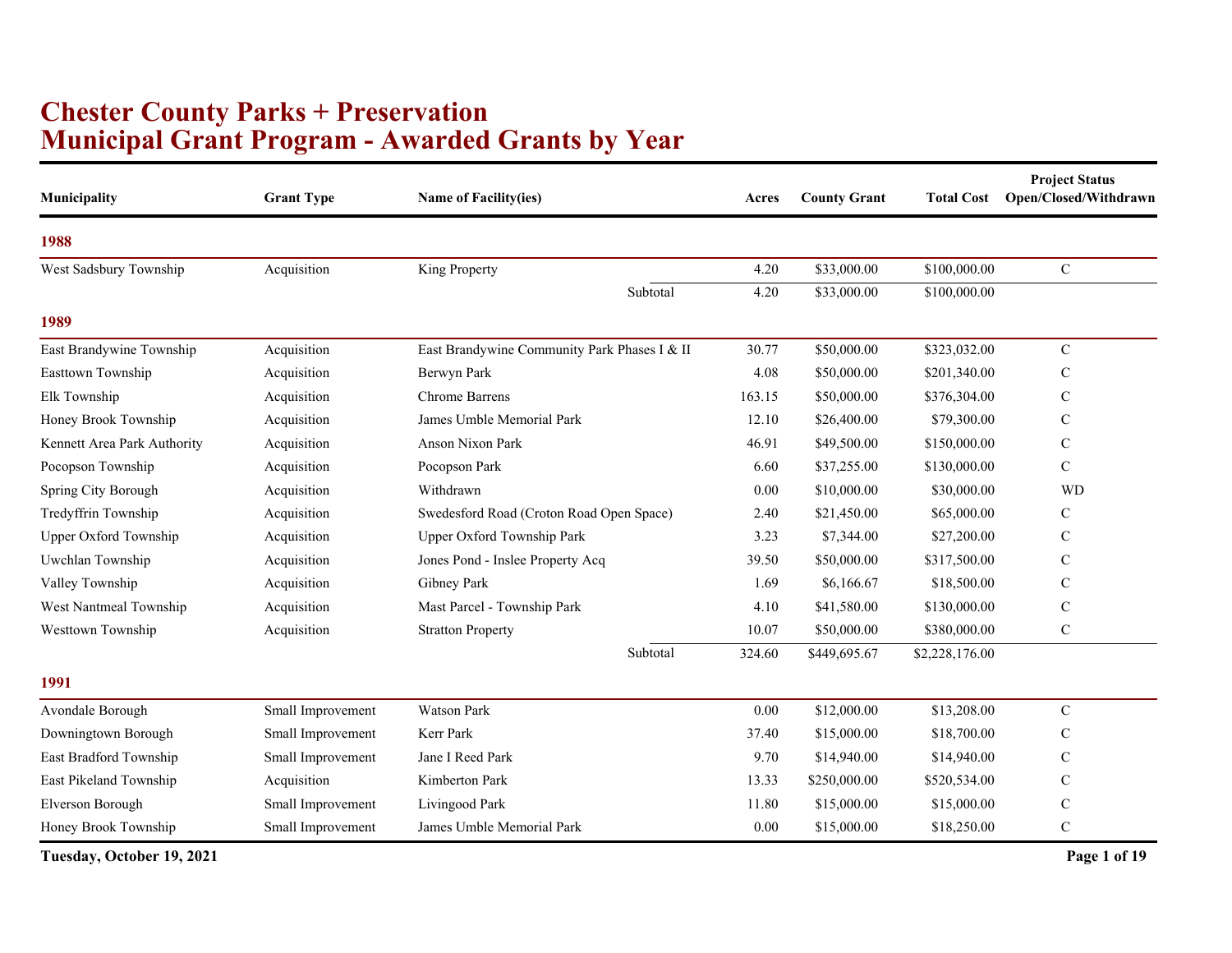| Municipality                | <b>Grant Type</b> | Name of Facility(ies)                             | Acres  | <b>County Grant</b> | <b>Total Cost</b> | <b>Project Status</b><br>Open/Closed/Withdrawn |
|-----------------------------|-------------------|---------------------------------------------------|--------|---------------------|-------------------|------------------------------------------------|
| Kennett Area Park Authority | Park Facilities   | Anson Nixon Park                                  | 18.50  | \$75,000.00         | \$166,667.00      | $\mathsf{C}$                                   |
| North Coventry Township     | Small Improvement | Kenilworth Park                                   | 0.00   | \$14,980.00         | \$14,980.00       | $\mathbf C$                                    |
| Penn Township               | Small Improvement | Ballfield Improvements - AG School Dist. Property | 1.70   | \$13,000.00         | \$14,802.75       | $\mathsf{C}$                                   |
| South Coventry Township     | Acquisition       | Woody's Woods                                     | 23.50  | \$132,400.00        | \$264,800.00      | $\mathcal{C}$                                  |
| Upper Uwchlan Township      | Small Improvement | Hickory Park                                      | 0.00   | \$14,327.00         | \$14,327.00       | $\mathbf C$                                    |
| Uwchlan Township            | Small Improvement | Martin Memorial Park                              | 14.80  | \$15,000.00         | \$35,075.00       | $\mathbf C$                                    |
| Uwchlan Township            | Acquisition       | Jones Pond - Jones Property Acq                   | 16.96  | \$57,000.00         | \$114,000.00      | $\mathbf C$                                    |
| Valley Township             | Small Improvement | Rock Run Park                                     | 0.70   | \$0.00              | \$0.00            | $\mathsf{C}$                                   |
| Valley Township             | Small Improvement | Hayti Park                                        | 0.51   | \$15,000.00         | \$1,508.59        | $\mathcal{C}$                                  |
| West Bradford Township      | Small Improvement | Campus Tract                                      | 0.25   | \$15,000.00         | \$15,018.00       | $\mathbf C$                                    |
| West Chester Borough        | Small Improvement | <b>Fugett Park</b>                                | 0.50   | \$14,619.00         | \$14,619.00       | $\mathbf C$                                    |
| West Whiteland Township     | Small Improvement | <b>Sunset Grove Park</b>                          | 2.00   | \$15,000.00         | \$20,238.00       | $\mathcal{C}$                                  |
| West Whiteland Township     | Park Facilities   | Miller Park                                       | 20.65  | \$200,000.00        | \$534,906.30      | $\mathbf C$                                    |
|                             |                   | Subtotal                                          | 172.30 | \$903,266.00        | \$1,811,573.64    |                                                |
| 1992                        |                   |                                                   |        |                     |                   |                                                |
| City of Coatesville         | Small Improvement | Ash Park                                          | 9.40   | \$15,000.00         | \$15,000.00       | $\mathbf C$                                    |
| East Brandywine Township    | Small Improvement | East Brandywine Community Park                    | 0.00   | \$13,265.00         | \$14,077.00       | C                                              |
| East Goshen Township        | Small Improvement | Goshenville Community Park                        | 10.14  | \$15,000.00         | \$30,470.00       | $\mathcal{C}$                                  |
| Honey Brook Township        | Small Improvement | James Umble Memorial Park                         | 0.00   | \$15,000.00         | \$15,000.00       | $\mathsf{C}$                                   |
| Kennett Area Park Authority | Small Improvement | Anson Nixon Park                                  | 0.00   | \$15,000.00         | \$15,000.00       | $\mathsf{C}$                                   |
| London Britain Township     | Acquisition       | Nichol Park                                       | 18.60  | \$207,500.00        | \$425,000.00      | $\mathcal{C}$                                  |
| Lower Oxford Township       | Small Improvement | <b>Benard Park</b>                                | 4.80   | \$15,000.00         | \$28,977.00       | $\mathbf C$                                    |
| Parkesburg Borough          | Small Improvement | Minch Park                                        | 10.40  | \$15,000.00         | \$15,000.00       | $\mathsf{C}$                                   |
| Phoenixville Borough        | Small Improvement | Various Parks                                     | 0.00   | \$13,300.00         | \$13,300.00       | $\mathcal{C}$                                  |
| Schuylkill Township         | Acquisition       | Pickering Preserve Park                           | 25.00  | \$130,000.00        | \$262,000.00      | $\mathsf{C}$                                   |
| Spring City Borough         | Small Improvement | Little League Baseball Field                      | 10.40  | \$13,763.00         | \$17,263.00       | $\mathbf C$                                    |
| Tredyffrin Township         | Acquisition       | Five Bridges                                      | 37.50  | \$153,000.00        | \$306,000.00      | $\mathcal{C}$                                  |
| Upper Uwchlan Township      | Small Improvement | Hickory Park                                      | 0.00   | \$7,422.00          | \$7,422.00        | $\mathsf{C}$                                   |
| Upper Uwchlan Township      | Small Improvement | Hickory Park                                      | 0.00   | \$14,980.00         | \$14,980.00       | $\mathbf C$                                    |

**Tuesday, October 19, 2021 Page 2 of 19**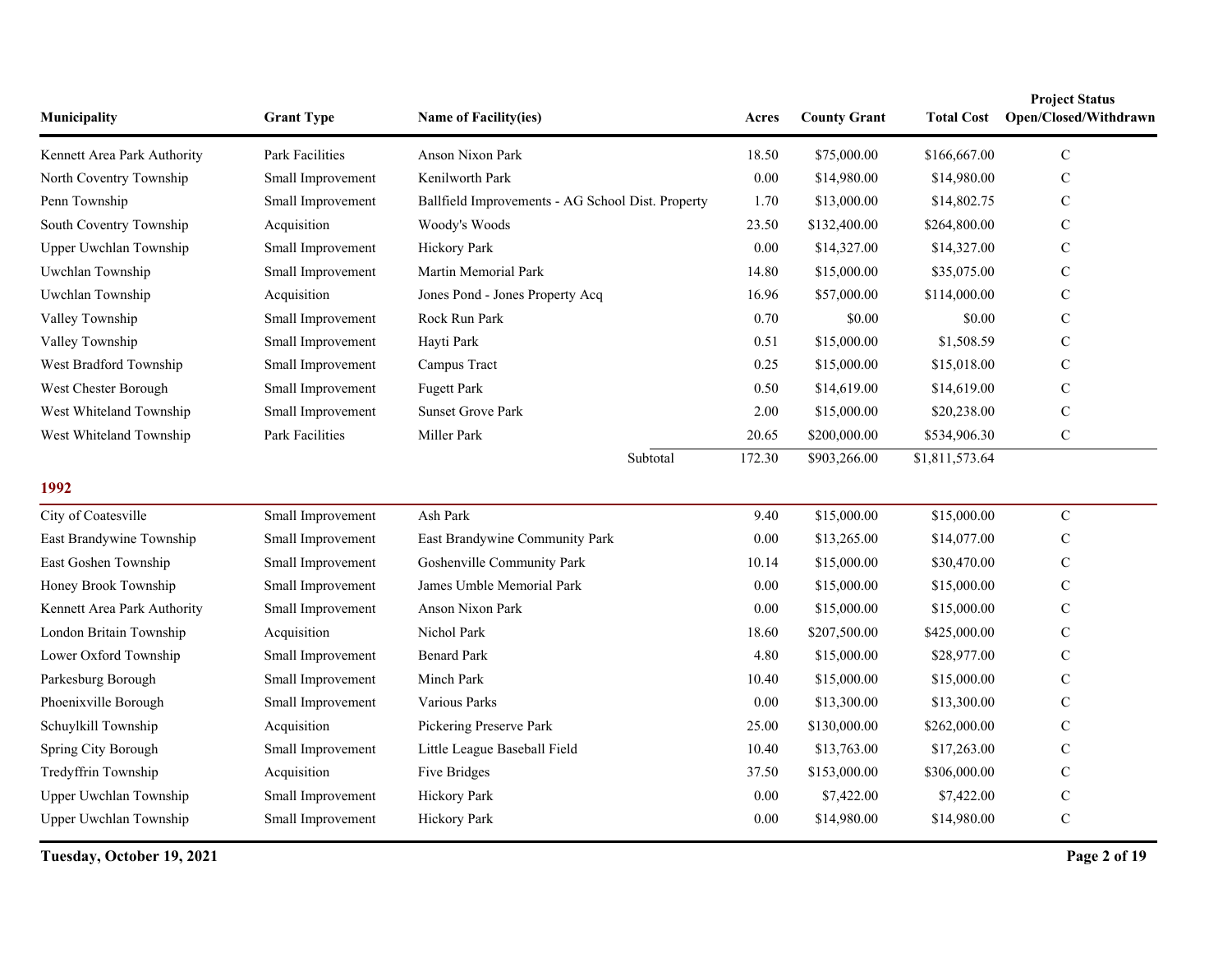| Municipality             | <b>Grant Type</b>      | Name of Facility(ies)                         | Acres  | <b>County Grant</b> | <b>Total Cost</b> | <b>Project Status</b><br>Open/Closed/Withdrawn |
|--------------------------|------------------------|-----------------------------------------------|--------|---------------------|-------------------|------------------------------------------------|
| Upper Uwchlan Township   | Acquisition            | Hickory Park                                  | 3.56   | \$7,000.00          | \$14,000.00       | $\mathbf C$                                    |
| Upper Uwchlan Township   | Park Facilities        | Hickory Park                                  | 26.60  | \$47,200.00         | \$94,400.00       | $\mathsf{C}$                                   |
| Uwchlan Township         | Small Improvement      | Lionville Park                                | 21.00  | \$15,000.00         | \$20,026.00       | $\mathbf C$                                    |
| Uwchlan Township         | Acquisition            | Lionville Park                                | 3.02   | \$37,500.00         | \$75,000.00       | C                                              |
| Uwchlan Township         | Small Improvement      | Shamona Creek                                 | 37.00  | \$15,000.00         | \$16,000.00       | $\mathbf C$                                    |
| Valley Township          | Small Improvement      | Hayti Park                                    | 0.00   | \$15,000.00         | \$15,047.00       | $\mathbf C$                                    |
| Valley Township          | Small Improvement      | Rock Run Park                                 | 0.00   | \$0.00              | \$0.00            | C                                              |
| Warwick Township         | Acquisition            | Pew Tract                                     | 90.70  | \$250,000.00        | \$500,000.00      | C                                              |
| West Chester Borough     | Small Improvement      | <b>Fugett Park</b>                            | 0.00   | \$14,957.00         | \$23,957.00       | $\mathbf C$                                    |
| West Chester Borough     | Park Facilities        | Hoopes Park                                   | 16.20  | \$0.00              | \$0.00            | C                                              |
| West Chester Borough     | Park Facilities        | Marshall Square                               | 5.00   | \$50,000.00         | \$124,000.00      | $\mathbf C$                                    |
| West Chester Borough     | Park Facilities        | <b>Everhart Park</b>                          | 10.20  | \$0.00              | \$0.00            | $\mathbf C$                                    |
| West Goshen Township     | <b>Park Facilities</b> | Hallowell Park                                | 0.00   | \$128,684.00        | \$266,000.00      | <b>WD</b>                                      |
| West Grove Borough       | Small Improvement      | Memorial Park                                 | 5.23   | \$15,000.00         | \$17,570.50       | C                                              |
| West Nantmeal Township   | Small Improvement      | Township Park                                 | 8.90   | \$15,000.00         | \$18,080.00       | $\mathbf C$                                    |
| West Nantmeal Township   | Acquisition            | Esh/Yoder Property                            | 4.19   | \$35,000.00         | \$70,000.00       | C                                              |
| West Pikeland Township   | Acquisition            | Mooney-Piccone Tract                          | 11.64  | \$10,655.00         | \$22,000.00       | C                                              |
| West Vincent Township    | Acquisition            | French Creek Corridor                         | 1.25   | \$58,750.00         | \$122,500.00      | $\mathbf C$                                    |
| West Whiteland Township  | Small Improvement      | <b>Sunset Grove Park</b>                      | 0.00   | \$8,019.00          | \$8,019.00        | $\mathbf C$                                    |
| Westtown Township        | <b>Park Facilities</b> | Oakbourne Park                                | 38.60  | \$100,069.00        | \$222,223.00      | $\mathcal{C}$                                  |
|                          |                        | Subtotal                                      | 409.33 | \$1,466,064.00      | \$2,808,311.50    |                                                |
| 1993                     |                        |                                               |        |                     |                   |                                                |
| Charlestown Township     | Small Improvement      | Charlestown Park - Regulation Soccer Field    | 44.50  | \$15,000.00         | \$20,000.00       | $\mathbf C$                                    |
| Charlestown Township     | Small Improvement      | Charlestown Park                              | 0.00   | \$9,300.00          | \$9,300.00        | C                                              |
| East Brandywine Township | Small Improvement      | East Brandywine Community Park (Soccer Field) | 0.00   | \$14,448.00         | \$14,448.00       | C                                              |
| Elk Township             | Acquisition            | Vintem Tract                                  | 63.65  | \$62,500.00         | \$125,000.00      | C                                              |
| Franklin Township        | Acquisition            | Elwood Crossan Memorial Park                  | 115.90 | \$250,000.00        | \$560,200.00      | C                                              |
| Honey Brook Township     | Small Improvement      | James Umble Memorial Park                     | 0.00   | \$15,000.00         | \$15,000.00       | $\mathbf C$                                    |
| Malvern Borough          | Acquisition            | Theodore S.A. Rubino Park                     | 0.27   | \$14,000.00         | \$30,000.00       | $\mathbf C$                                    |

**Tuesday, October 19, 2021 Page 3 of 19**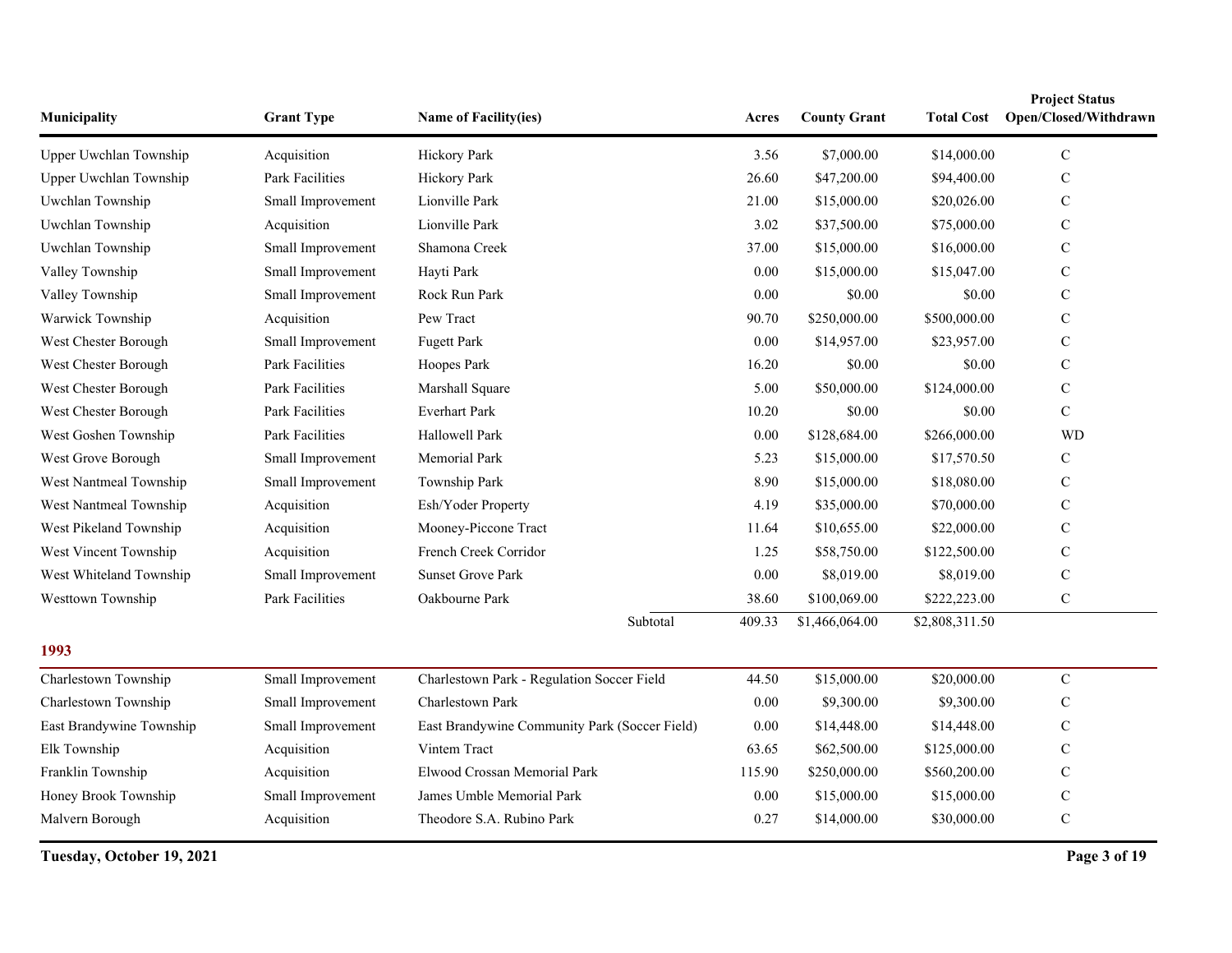| Municipality                | <b>Grant Type</b>      | <b>Name of Facility(ies)</b>                 | Acres    | <b>County Grant</b> | <b>Total Cost</b> | <b>Project Status</b><br>Open/Closed/Withdrawn |
|-----------------------------|------------------------|----------------------------------------------|----------|---------------------|-------------------|------------------------------------------------|
| North Coventry Township     | Acquisition            | Kemp Road Park                               | 15.90    | \$25,000.00         | \$50,000.00       | $\mathbf C$                                    |
| Uwchlan Township            | Small Improvement      | Acker                                        | 5.90     | \$15,000.00         | \$22,838.00       | C                                              |
| Uwchlan Township            | Park Facilities        | Lionville Park - Hoffecker Site              | 0.00     | \$97,187.75         | \$194,375.50      | $\mathbf C$                                    |
| Wallace Township            | Small Improvement      | Wagenseller Park                             | 4.40     | \$12,380.76         | \$14,739.00       | $\mathbf C$                                    |
| West Chester Borough        | Small Improvement      | <b>Everhart Park</b>                         | 0.00     | \$0.00              | \$0.00            | C                                              |
| West Chester Borough        | Small Improvement      | Hoopes Park                                  | 0.00     | \$15,000.00         | \$26,000.00       | $\mathbf C$                                    |
| West Goshen Township        | Small Improvement      | Hallowell Park                               | 0.00     | \$15,000.00         | \$26,152.00       | <b>WD</b>                                      |
| West Nantmeal Township      | Acquisition            | Esh/Yoder Property                           | 2.19     | \$21,250.00         | \$42,500.00       | C                                              |
| Willistown Township         | Acquisition            | Garrett Mill                                 | 20.97    | \$200,000.00        | \$400,000.00      | ${\bf C}$                                      |
|                             |                        | Subtotal                                     | 273.68   | \$781,066.51        | \$1,550,552.50    |                                                |
| 1995                        |                        |                                              |          |                     |                   |                                                |
| Avondale Borough            | Small Improvement      | <b>Watson Park</b>                           | 0.00     | \$15,000.00         | \$20,000.00       | $\mathbf C$                                    |
| Charlestown Township        | Small Improvement      | Charlestown Park - Intermediate Soccer       | 0.00     | \$10,000.00         | \$20,000.00       | C                                              |
| East Goshen Township        | Small Improvement      | Township Park                                | 55.00    | \$15,000.00         | \$35,000.00       | C                                              |
| East Vincent Township       | Acquisition            | Community Park on the Ridge                  | 19.80    | \$98,000.00         | \$198,000.00      | C                                              |
| East Whiteland Township     | Acquisition            | Battle of the Clouds Park                    | 11.70    | \$176,550.00        | \$353,100.00      | $\mathbf C$                                    |
| East Whiteland Township     | Park Facilities        | Ecology, Battle of Clouds & Muni Bldg Soccer | 17.07    | \$200,000.00        | \$711,000.00      | $\mathbf C$                                    |
| Kennett Area Park Authority | Park Facilities        | <b>Anson Nixon Park</b>                      | 0.00     | \$253,067.00        | \$379,600.00      | $\mathbf C$                                    |
| Kennett Square Borough      | Park Facilities        | Kennett Square Park                          | 5.17     | \$50,000.00         | \$111,000.00      | $\mathbf C$                                    |
| Malvern Borough             | <b>Park Facilities</b> | Theodore S.A. Rubino Park                    | $0.00\,$ | \$23,000.00         | \$47,736.00       | C                                              |
| New Garden Township         | <b>Park Facilities</b> | Wollaston Township Park                      | 27.24    | \$200,000.00        | \$400,000.00      | C                                              |
| North Coventry Township     | Small Improvement      | South Pottstown Green                        | 1.76     | \$15,000.00         | \$20,170.00       | $\mathbf C$                                    |
| Schuylkill Township         | Park Facilities        | Municipal Complex Park                       | 2.36     | \$50,000.00         | \$100,000.00      | C                                              |
| South Coatesville Borough   | Small Improvement      | Montclair Park                               | 1.10     | \$15,000.00         | \$15,000.00       | $\mathbf C$                                    |
| South Coatesville Borough   | Small Improvement      | Midvale Park                                 | 3.00     | \$0.00              | \$0.00            | $\mathbf C$                                    |
| South Coventry Township     | Acquisition            | Woody's Woods                                | 19.40    | \$51,290.00         | \$102,580.00      | C                                              |
| Thornbury Township          | Acquisition            | Goose Creek Park                             | 28.16    | \$144,656.00        | \$289,311.00      | $\mathcal{C}$                                  |
| Upper Uwchlan Township      | <b>Park Facilities</b> | <b>Hickory Park</b>                          | 0.00     | \$73,250.00         | \$147,000.00      | C                                              |
| Upper Uwchlan Township      | Small Improvement      | Hickory Park                                 | 0.00     | \$7,500.00          | \$15,180.00       | $\mathbf C$                                    |

**Tuesday, October 19, 2021 Page 4 of 19**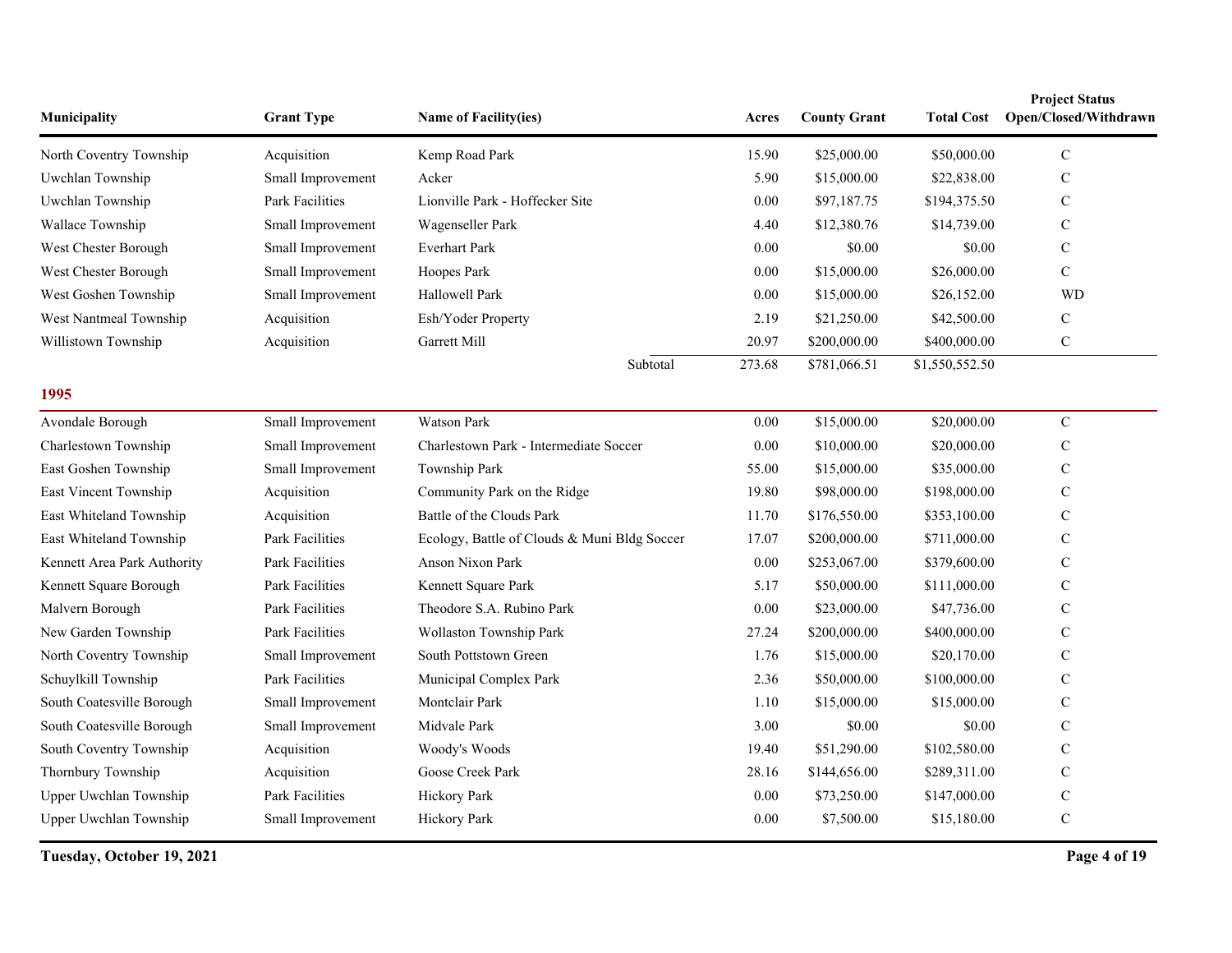| Municipality             | <b>Grant Type</b>      | <b>Name of Facility(ies)</b>     |          | Acres    | <b>County Grant</b> | <b>Total Cost</b> | <b>Project Status</b><br>Open/Closed/Withdrawn |
|--------------------------|------------------------|----------------------------------|----------|----------|---------------------|-------------------|------------------------------------------------|
| Upper Uwchlan Township   | Park Facilities        | Hickory Park                     |          | $0.00\,$ | \$50,950.00         | \$101,900.00      | ${\bf C}$                                      |
| Uwchlan Township         | Acquisition            | Newcomen Society Park            |          | 18.03    | \$250,000.00        | \$570,000.00      | $\mathbf C$                                    |
| Uwchlan Township         | Small Improvement      | Spring Run Road Park             |          | 20.00    | \$5,000.00          | \$10,000.00       | $\mathbf C$                                    |
| Uwchlan Township         | Park Facilities        | Uwchlan Walking Trail -- Phase I |          | 18.78    | \$78,375.00         | \$156,750.00      | C                                              |
| Uwchlan Township         | Small Improvement      | Jones Pond                       |          | $0.00\,$ | \$4,000.00          | \$8,000.00        | $\mathbf C$                                    |
| Uwchlan Township         | Park Facilities        | Uwchlan Walkng Trail -- Phase II |          | 4.00     | \$138,571.13        | \$277,142.26      | $\mathcal{C}$                                  |
| Wallace Township         | Small Improvement      | Wagenseller Park                 |          | 0.00     | \$15,000.00         | \$26,000.00       | C                                              |
| West Bradford Township   | Acquisition            | <b>Broad Run Park</b>            |          | 29.72    | \$106,125.00        | \$212,250.00      | C                                              |
| West Brandywine Township | Small Improvement      | Cross Creek Park                 |          | 1.80     | \$14,386.00         | \$22,365.23       | $\mathbf C$                                    |
| West Chester Borough     | Small Improvement      | Green Field                      |          | 1.90     | \$0.00              | \$0.00            | C                                              |
| West Chester Borough     | Small Improvement      | Kathy McBratnie Park             |          | 0.78     | \$15,000.00         | \$30,084.00       | C                                              |
| West Chester Borough     | Small Improvement      | <b>Rustin Park</b>               |          | 1.42     | \$0.00              | \$0.00            | C                                              |
| West Goshen Township     | Acquisition            | West Goshen Community Park       |          | $0.00\,$ | \$150,000.00        | \$300,000.00      | $\mathsf{C}$                                   |
| West Goshen Township     | Small Improvement      | West Goshen Community Park       |          | 25.00    | \$15,000.00         | \$20,907.60       | $\mathbf C$                                    |
| West Goshen Township     | Park Facilities        | West Goshen Community Park       |          | 0.00     | \$79,750.00         | \$159,500.00      | $\mathbf C$                                    |
| West Goshen Township     | Small Improvement      | West Goshen Community Park       |          | 0.00     | \$15,000.00         | \$31,870.00       | C                                              |
| West Goshen Township     | <b>Park Facilities</b> | West Goshen Community Park       |          | 6.50     | \$200,000.00        | \$428,591.00      | $\mathbf C$                                    |
| West Grove Borough       | Acquisition            | Harmony Road Park                |          | $0.00\,$ | \$70,000.00         | \$140,000.00      | $\mathcal{C}$                                  |
| West Nantmeal Township   | Small Improvement      | Township Park                    |          | 1.00     | \$12,959.00         | \$17,279.00       | $\mathbf C$                                    |
| West Pikeland Township   | Acquisition            | Pine Creek Park                  |          | 55.19    | \$500,000.00        | \$825,000.00      | $\mathbf C$                                    |
| West Sadsbury Township   | Small Improvement      | Park Pavilion                    |          | 4.00     | \$14,016.55         | \$24,272.56       | C                                              |
| Westtown Township        | Small Improvement      | Larchbourne Park                 |          | 2.10     | \$9,890.00          | \$10,231.00       | $\mathbf C$                                    |
| Willistown Township      | Park Facilities        | Garrett Mill                     |          | 0.00     | \$200,000.00        | \$431,988.00      | $\mathbf C$                                    |
|                          |                        |                                  | Subtotal | 381.97   | \$3,341,335.68      | \$6,768,807.65    |                                                |
| 1996                     |                        |                                  |          |          |                     |                   |                                                |
| City of Coatesville      | Small Improvement      | Ash Park                         |          | $0.00\,$ | \$0.00              | \$0.00            | ${\bf C}$                                      |
| City of Coatesville      | Small Improvement      | Palmer Park                      |          | 1.10     | \$0.00              | \$0.00            | $\mathbf C$                                    |
| City of Coatesville      | Small Improvement      | Patton Park                      |          | 2.90     | \$9,000.00          | \$12,000.00       | C                                              |
| Downingtown Borough      | Small Improvement      | Kerr Park                        |          | 0.00     | \$15,000.00         | \$20,978.10       | $\mathbf C$                                    |

**Tuesday, October 19, 2021 Page 5 of 19**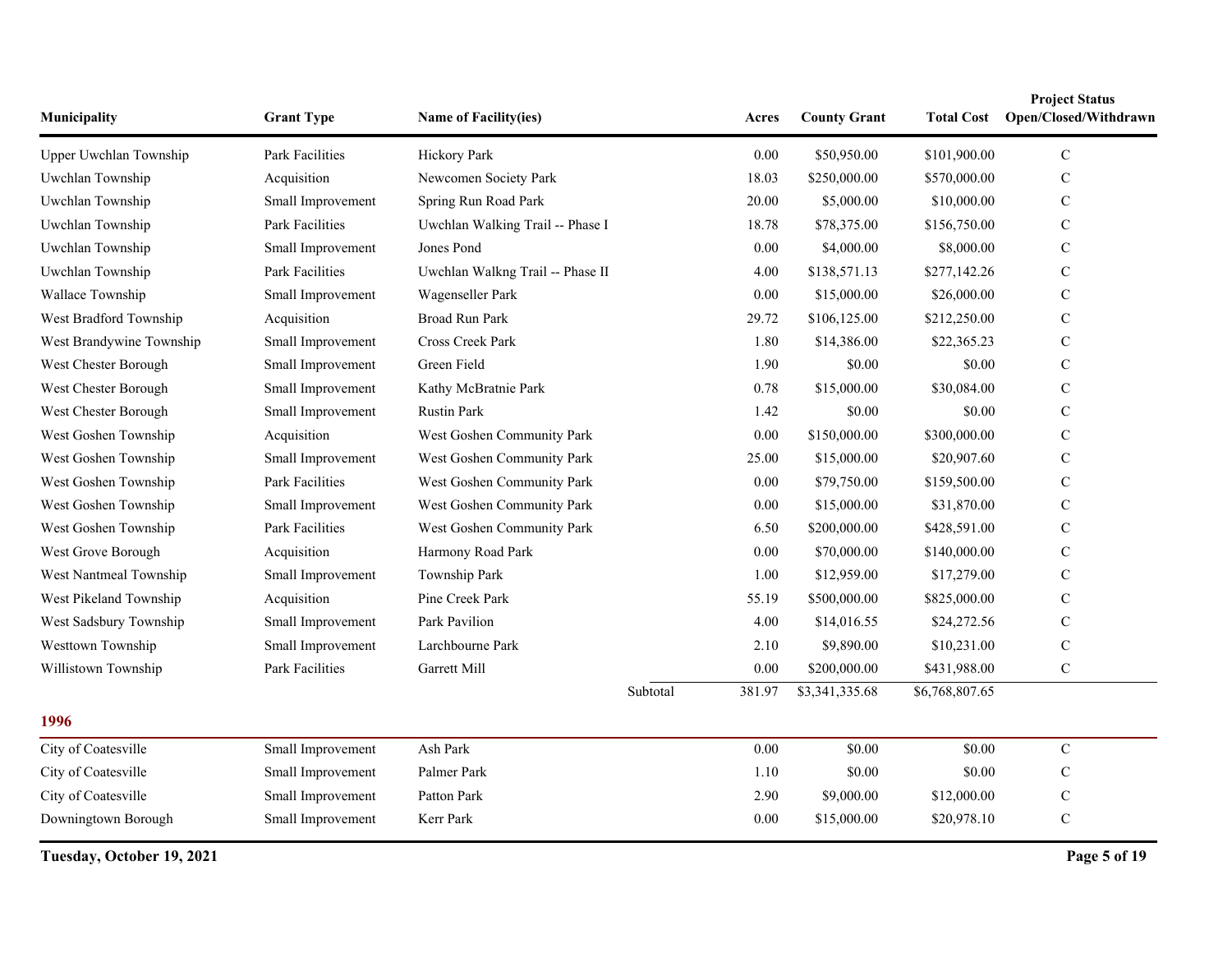| Municipality              | <b>Grant Type</b>      | Name of Facility(ies)                            | Acres    | <b>County Grant</b> | <b>Total Cost</b> | <b>Project Status</b><br>Open/Closed/Withdrawn |
|---------------------------|------------------------|--------------------------------------------------|----------|---------------------|-------------------|------------------------------------------------|
| East Caln Township        | Acquisition            | Bell Tavern Road Park                            | 11.00    | \$112,000.00        | \$224,000.00      | $\mathbf C$                                    |
| East Fallowfield Township | Acquisition            | Community Park - Strunk Farm                     | 65.44    | \$250,000.00        | \$561,000.00      | $\mathbf C$                                    |
| East Goshen Township      | Acquisition            | Applebrook                                       | 0.00     | \$1,250,000.00      | \$0.00            | $\mathbf C$                                    |
| East Goshen Township      | Park Facilities        | Mill Creek                                       | 17.54    | \$19,030.00         | \$38,060.00       | $\mathbf C$                                    |
| East Goshen Township      | Acquisition            | Applebrook                                       | 63.14    | \$500,000.00        | \$1,745,000.00    | $\mathbf C$                                    |
| East Pikeland Township    | Park Facilities        | Kimberton Park                                   | 0.00     | \$100,000.00        | \$200,000.00      | $\mathbf C$                                    |
| East Vincent Township     | Park Facilities        | Community Park on the Ridge                      | 0.00     | \$200,000.00        | \$410,797.20      | $\mathbf C$                                    |
| East Whiteland Township   | Park Facilities        | <b>Ecology Park</b>                              | $0.00\,$ | \$90,000.00         | \$180,000.00      | $\mathbf C$                                    |
| Franklin Township         | <b>Park Facilities</b> | Elwood Crossan Memorial Park                     | 0.00     | \$200,000.00        | \$571,000.00      | $\mathcal{C}$                                  |
| Honey Brook Township      | Park Facilities        | James Umble Memorial Park                        | 0.00     | \$23,000.00         | \$50,600.00       | $\mathbf C$                                    |
| Honey Brook Township      | Park Facilities        | James Umble Memorial Park                        | 0.00     | \$5,409.85          | \$10,819.70       | $\mathbf C$                                    |
| London Britain Township   | Park Facilities        | Nichol Park                                      | 0.00     | \$150,000.00        | \$300,000.00      | $\mathbf C$                                    |
| New Garden Township       | Park Facilities        | Wollaston Township Park                          | 0.00     | \$174,105.00        | \$386,900.00      | $\mathbf C$                                    |
| New London Township       | Small Improvement      | New London Township Park                         | 0.08     | \$15,000.00         | \$15,000.00       | $\mathcal{C}$                                  |
| Pennsbury Township        | Acquisition            | Pennsbury Municipal Park                         | 25.20    | \$250,000.00        | \$500,000.00      | $\mathbf C$                                    |
| Pennsbury Township        | Acquisition            | Pennsbury Municipal Park                         | 28.20    | \$232,180.00        | \$494,000.00      | $\mathbf C$                                    |
| Phoenixville Borough      | Park Facilities        | Fisher Park-Manavon St. Playground               | 0.00     | \$10,168.00         | \$20,336.00       | $\mathbf C$                                    |
| Sadsbury Township         | Acquisition            | Sadsburyville Park                               | 2.00     | \$16,000.00         | \$40,000.00       | $\mathbf C$                                    |
| South Coventry Township   | Acquisition            | Marinucci - transferred to Chesco - WCP addition | 24.70    | \$250,000.00        | \$432,500.00      | $\mathbf C$                                    |
| Thornbury Township        | Acquisition            | Jones Tract - Soccer Park                        | 35.40    | \$33,500.00         | \$67,000.00       | $\mathbf C$                                    |
| Thornbury Township        | Park Facilities        | Goose Creek Park                                 | 0.00     | \$200,000.00        | \$428,000.00      | $\mathbf C$                                    |
| Thornbury Township        | Acquisition            | Squire Cheyney Farm Park                         | 0.00     | \$250,000.00        | \$600,000.00      | $\mathcal{C}$                                  |
| Upper Uwchlan Township    | Park Facilities        | Hickory Park                                     | 0.00     | \$98,195.00         | \$196,390.00      | $\mathbf C$                                    |
| Uwchlan Township          | Acquisition            | Young Property                                   | 11.25    | \$95,000.00         | \$190,000.00      | $\mathbf C$                                    |
| Uwchlan Township          | Small Improvement      | Lionville Park                                   | 24.00    | \$5,000.00          | \$10,000.00       | $\mathcal{C}$                                  |
| West Bradford Township    | Acquisition            | Shadyside Park                                   | 31.71    | \$190,843.44        | \$381,686.88      | $\mathbf C$                                    |
| West Bradford Township    | Small Improvement      | <b>Broad Run Park</b>                            | 0.00     | \$15,000.00         | \$21,000.00       | $\mathbf C$                                    |
| West Bradford Township    | <b>Park Facilities</b> | <b>Broad Run Park</b>                            | 0.00     | \$200,000.00        | \$455,000.00      | $\mathbf C$                                    |
| West Brandywine Township  | Acquisition            | West Brandywine Community Park                   | 14.07    | \$105,750.00        | \$289,800.00      | $\mathbf C$                                    |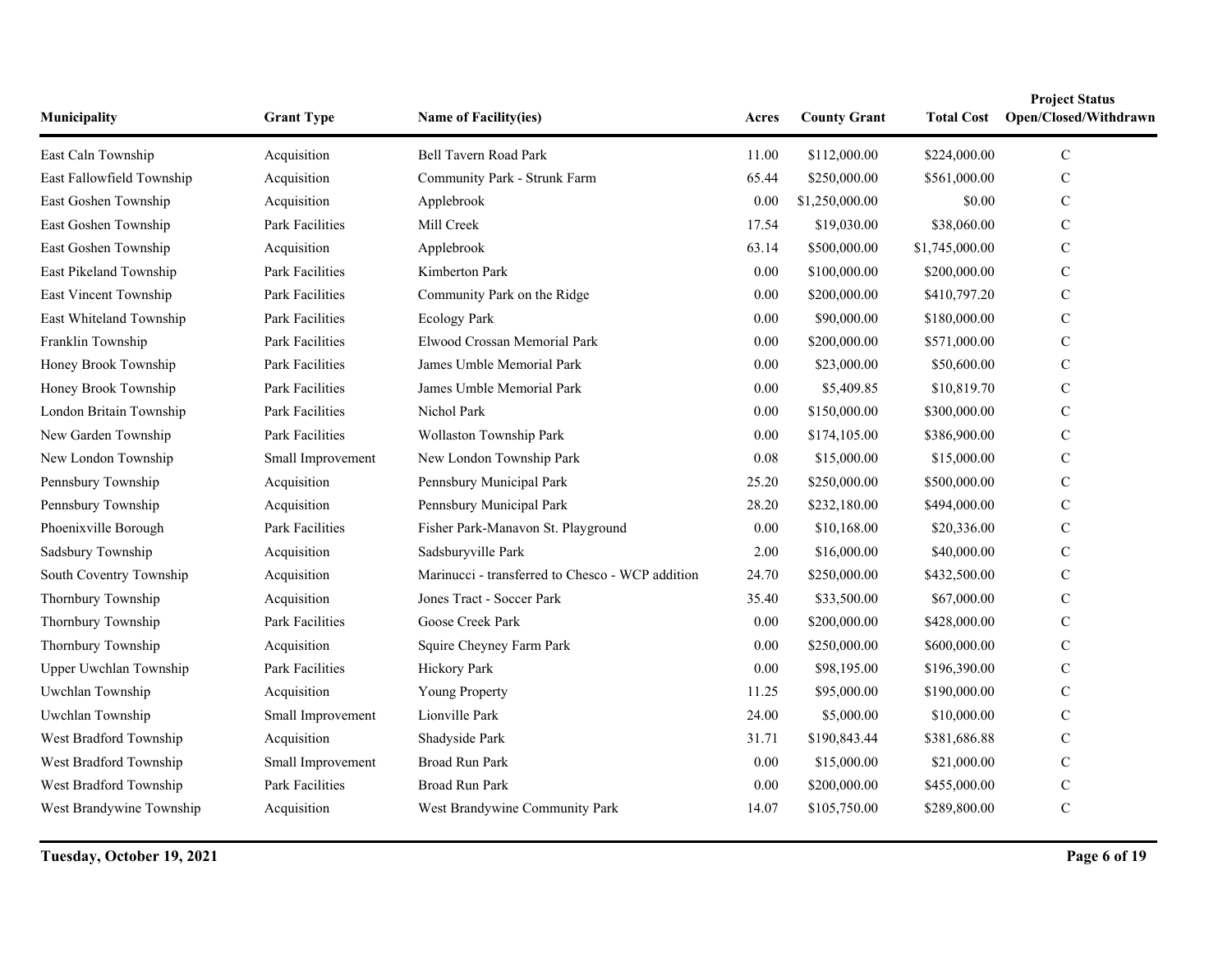| Municipality             | <b>Grant Type</b>      | Name of Facility(ies)                     | Acres  | <b>County Grant</b> | <b>Total Cost</b> | <b>Project Status</b><br>Open/Closed/Withdrawn |
|--------------------------|------------------------|-------------------------------------------|--------|---------------------|-------------------|------------------------------------------------|
| West Brandywine Township | Small Improvement      | Green Manor Farm                          | 3.76   | \$11,250.00         | \$15,000.00       | $\mathbf C$                                    |
| West Caln Township       | Acquisition            | Layton Memorial Park                      | 16.30  | \$65,200.00         | \$130,400.00      | $\mathbf C$                                    |
| West Chester Borough     | Small Improvement      | Horrace Pippin Park                       | 1.19   | \$7,500.00          | \$15,049.00       | $\mathcal{C}$                                  |
| West Grove Borough       | Small Improvement      | Memorial Park                             | 0.00   | \$6,750.00          | \$9,000.00        | $\mathcal{C}$                                  |
| West Nantmeal Township   | Acquisition            | Parkyn                                    | 4.00   | \$20,000.00         | \$60,000.00       | $\mathcal{C}$                                  |
| West Pikeland Township   | <b>Park Facilities</b> | Pine Creek Park                           | 0.00   | \$70,000.00         | \$140,000.00      | $\mathbf C$                                    |
| West Sadsbury Township   | <b>Park Facilities</b> | <b>Ball Field</b>                         | 0.00   | \$36,425.00         | \$77,500.00       | $\mathcal{C}$                                  |
| West Vincent Township    | Park Facilities        | Township Creek Park                       | 12.92  | \$151,435.00        | \$302,870.00      | $\mathcal{C}$                                  |
| West Vincent Township    | Small Improvement      | Township Creek Park                       | 0.00   | \$15,000.00         | \$15,800.00       | $\mathbf C$                                    |
| West Whiteland Township  | <b>Park Facilities</b> | Exton Park Site (Commissioner Commitment) | 0.00   | \$250,000.00        | \$0.00            | $\mathbf{O}$                                   |
|                          |                        | Subtotal                                  | 395.90 | \$5,697,741.29      | \$9,617,486.88    |                                                |
| 1997                     |                        |                                           |        |                     |                   |                                                |
| Caln Township            | <b>Park Facilities</b> | Caln Municipal Park                       | 20.00  | \$200,000.00        | \$400,000.00      | $\mathbf C$                                    |
| Downingtown Borough      | <b>Park Facilities</b> | Brandywine Trail - Phase I                | 0.00   | \$149,875.00        | \$249,000.00      | $\mathsf{C}$                                   |
| Elverson Borough         | Park Facilities        | Livingood Park                            | 0.00   | \$50,000.00         | \$126,000.00      | $\mathsf{C}$                                   |
| Honey Brook Township     | <b>Park Facilities</b> | James Umble Memorial Park                 | 0.00   | \$17,324.50         | \$35,000.00       | $\mathcal{C}$                                  |
| Phoenixville Borough     | <b>Park Facilities</b> | Various Parks                             | 11.85  | \$144,833.00        | \$289,666.00      | $\mathsf{C}$                                   |
| Phoenixville Borough     | Park Facilities        | Morris Park                               | 1.39   | \$0.00              | \$0.00            | $\mathsf{C}$                                   |
| Phoenixville Borough     | Park Facilities        | Fisher Park-Manavon St. Playground        | 1.93   | \$36,447.00         | \$72,894.00       | $\mathbf C$                                    |
| Phoenixville Borough     | <b>Park Facilities</b> | Cascaden Park                             | 1.60   | \$0.00              | \$0.00            | $\mathcal{C}$                                  |
| Sadsbury Township        | Park Facilities        | <b>Bert Reel Park</b>                     | 13.80  | \$14,500.00         | \$29,000.00       | $\mathsf{C}$                                   |
| Wallace Township         | Acquisition            | Alice Park                                | 60.00  | \$250,000.00        | \$570,000.00      | $\mathcal{C}$                                  |
| West Goshen Township     | Small Improvement      | Coopersmith Park                          | 15.22  | \$15,000.00         | \$32,264.00       | $\mathbf C$                                    |
| West Goshen Township     | Small Improvement      | <b>Barker Park</b>                        | 9.80   | \$0.00              | \$0.00            | $\mathsf{C}$                                   |
| West Goshen Township     | Park Facilities        | West Goshen Community Park                | 0.00   | \$59,950.00         | \$119,900.00      | $\mathcal{C}$                                  |
| West Whiteland Township  | <b>Park Facilities</b> | Miller Park                               | 0.00   | \$63,500.00         | \$127,000.00      | ${\bf C}$                                      |
|                          |                        | Subtotal                                  | 135.59 | \$1,001,429.50      | \$2,050,724.00    |                                                |

**1998**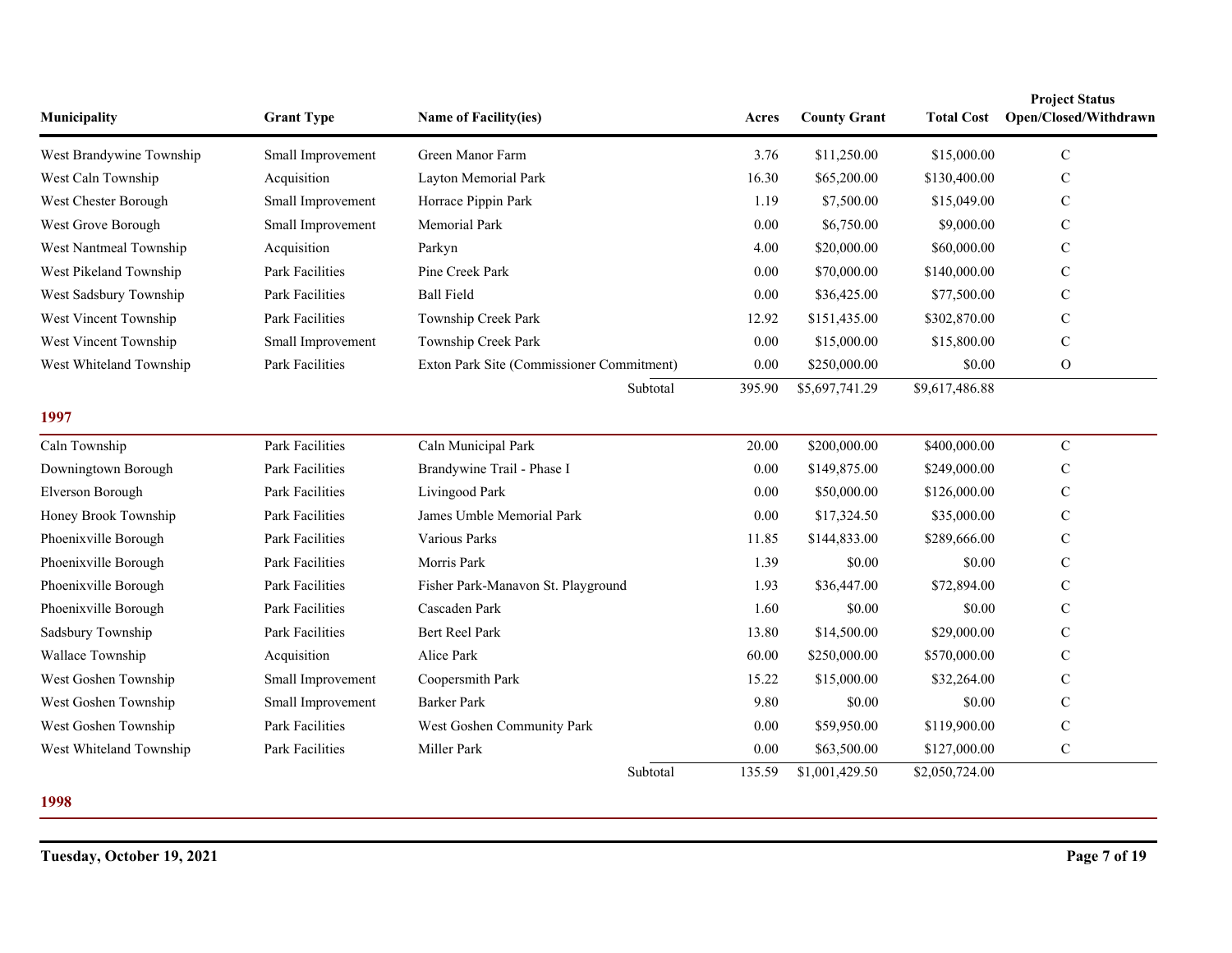| Municipality                | <b>Grant Type</b>      | Name of Facility(ies)                      | Acres    | <b>County Grant</b> | Total Cost      | <b>Project Status</b><br>Open/Closed/Withdrawn |
|-----------------------------|------------------------|--------------------------------------------|----------|---------------------|-----------------|------------------------------------------------|
| Charlestown Township        | <b>Park Facilities</b> | Charlestown Park-Trail & basketball courts | $0.00\,$ | \$70,000.00         | \$140,000.00    | ${\bf C}$                                      |
| East Bradford Township      | Acquisition            | Paradise Valley Nature Area                | 32.82    | \$0.00              | \$0.00          | $\mathbf C$                                    |
| East Bradford Township      | Acquisition            | Skelp Level Park                           | 42.00    | \$250,000.00        | \$1,000,000.00  | $\mathbf C$                                    |
| East Bradford Township      | <b>Park Facilities</b> | Shaw's Bridge Park                         | 37.39    | \$75,000.00         | \$150,000.00    | C                                              |
| East Brandywine Township    | <b>Park Facilities</b> | East Brandywine Community Park Phase II    | 0.00     | \$244,000.00        | \$488,000.00    | $\mathbf C$                                    |
| East Goshen Township        | Acquisition            | Applebrook                                 | 30.00    | \$250,000.00        | \$675,000.00    | C                                              |
| Easttown Township           | Park Facilities        | Hilltop Park                               | 20.52    | \$250,000.00        | \$500,000.00    | C                                              |
| Franklin Township           | Park Facilities        | Elwood Crossan Memorial Park               | 0.00     | \$250,000.00        | \$537,203.00    | $\mathbf C$                                    |
| Honey Brook Borough         | Park Facilities        | Honey Brook Borough Park                   | 2.50     | \$8,119.00          | \$16,238.00     | C                                              |
| Honey Brook Township        | <b>Park Facilities</b> | James Umble Memorial Park                  | 0.00     | \$58,991.79         | \$151,261.00    | $\mathbf C$                                    |
| Kennett Area Park Authority | <b>Park Facilities</b> | <b>Anson Nixon Park</b>                    | 21.54    | \$60,150.00         | \$122,500.00    | C                                              |
| Kennett Area Park Authority | Acquisition            | Anson Nixon Park                           | 2.89     | \$65,000.00         | \$145,000.00    | C                                              |
| Londonderry Township        | Acquisition            | Londonderry Township Park                  | 2.12     | \$48,000.00         | \$96,000.00     | C                                              |
| Malvern Borough             | Acquisition            | Paoli Battlefield                          | 40.00    | \$250,000.00        | \$2,500,000.00  | C                                              |
| Pocopson Township           | Park Facilities        | Pocopson Park                              | 22.32    | \$50,000.00         | \$100,000.00    | C                                              |
| Thornbury Township          | Acquisition            | Brandywine Battlefield - Spackman          | 0.00     | \$250,000.00        | \$2,700,000.00  | $\mathbf C$                                    |
| Tredyffrin Township         | Acquisition            | Wilson Park                                | 90.73    | \$250,000.00        | \$0.00          | $\mathbf C$                                    |
| Tredyffrin Township         | Acquisition            | Wilson Park                                | 0.00     | \$250,000.00        | \$0.00          | C                                              |
| West Grove Borough          | <b>Park Facilities</b> | Harmony Road Park                          | 0.00     | \$30,000.00         | \$60,000.00     | $\mathbf C$                                    |
| West Whiteland Township     | Acquisition            | Boot Road Park - Darlington Tract          | 25.99    | \$250,000.00        | \$1,300,000.00  | $\mathbf C$                                    |
|                             |                        | Subtotal                                   | 370.82   | \$2,959,260.79      | \$10,681,202.00 |                                                |
| 1999                        |                        |                                            |          |                     |                 |                                                |
| City of Coatesville         | Park Facilities        | Ash Park                                   | 0.00     | \$0.00              | \$0.00          | $\mathbf C$                                    |
| City of Coatesville         | Park Facilities        | Patton Park                                | 0.00     | \$0.00              | \$0.00          | C                                              |
| City of Coatesville         | Park Facilities        | <b>Lumber Street</b>                       | 1.76     | \$40,698.00         | \$102,000.00    | C                                              |
| East Bradford Township      | Park Facilities        | East Bradford Park                         | 25.93    | \$250,000.00        | \$594,700.00    | $\mathbf C$                                    |
| East Caln Township          | Acquisition            | Parke's Woods                              | 6.20     | \$49,000.00         | \$98,000.00     | C                                              |
| East Caln Township          | <b>Park Facilities</b> | Bell Tavern Road Park                      | $0.00\,$ | \$250,000.00        | \$695,422.00    | $\mathbf C$                                    |
| East Marlborough Township   | <b>Park Facilities</b> | Recreational Path Program                  | 2.25     | \$250,000.00        | \$500,000.00    | $\mathbf C$                                    |

**Tuesday, October 19, 2021 Page 8 of 19**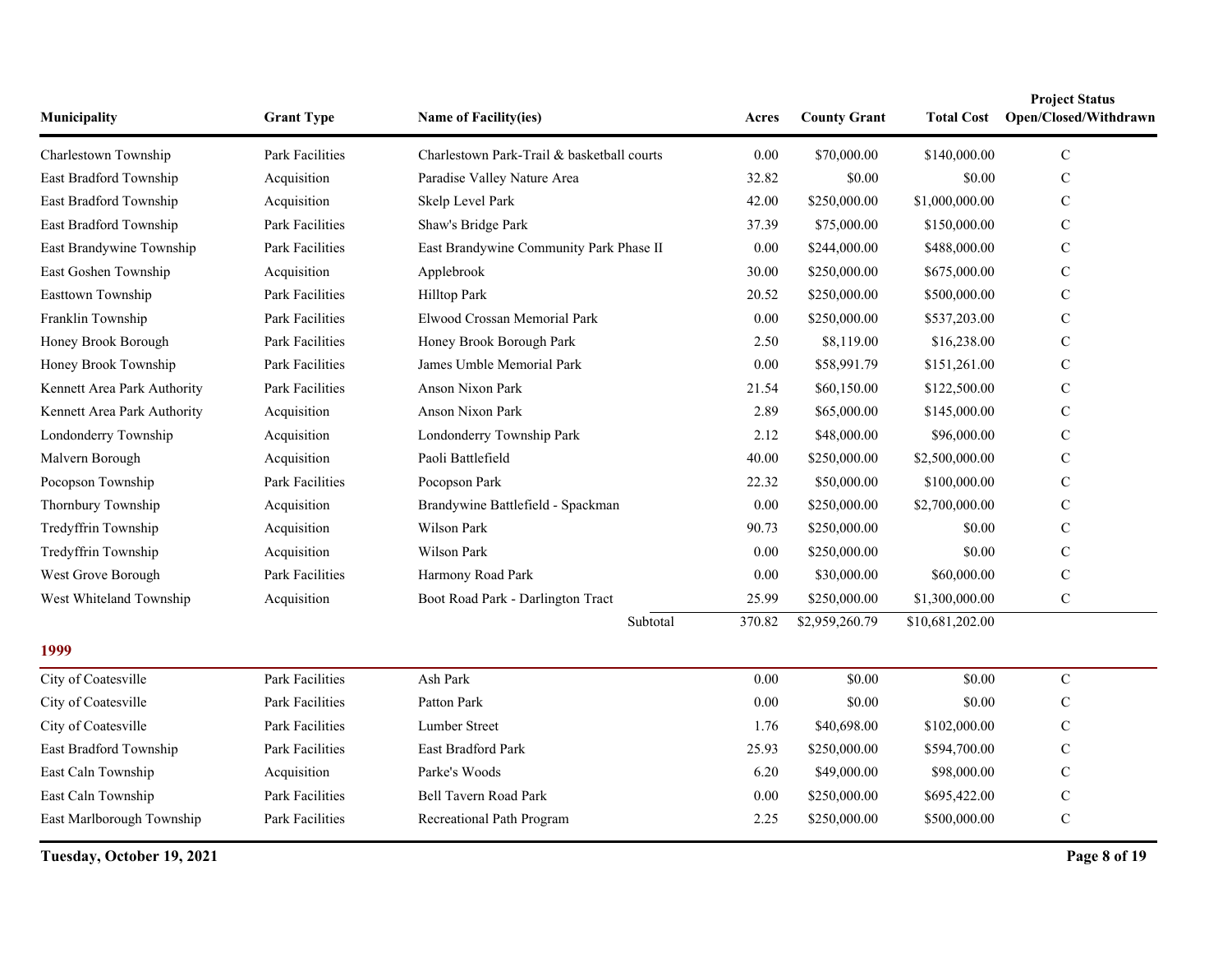| Municipality                    | <b>Grant Type</b>      | Name of Facility(ies)                            | Acres  | <b>County Grant</b> | <b>Total Cost</b> | <b>Project Status</b><br>Open/Closed/Withdrawn |
|---------------------------------|------------------------|--------------------------------------------------|--------|---------------------|-------------------|------------------------------------------------|
| Elverson Borough                | <b>Park Facilities</b> | Livingood Park                                   | 0.00   | \$41,875.47         | \$107,373.00      | $\mathbf C$                                    |
| North Coventry Township         | Park Facilities        | Kenilworth Park                                  | 19.70  | \$12,000.00         | \$24,000.00       | C                                              |
| Penn Township                   | Acquisition            | Krishna & Prasad Parcel (Township Community Park | 10.64  | \$172,500.00        | \$345,000.00      | C                                              |
| Tredyffrin Township             | Acquisition            | Wilson Park                                      | 0.00   | \$250,000.00        | \$0.00            | C                                              |
| Uwchlan Township                | Greenway Development   | Eagleview Trail                                  | 0.26   | \$150,000.00        | \$311,080.00      | C                                              |
| West Caln Township              | Acquisition            | West Caln Township Land Reserve                  | 95.49  | \$250,000.00        | \$700,000.00      | $\mathsf{C}$                                   |
| West Chester Borough            | <b>Park Facilities</b> | Hoopes Park                                      | 0.00   | \$0.00              | \$0.00            | C                                              |
| West Chester Borough            | Park Facilities        | <b>Everhart Park</b>                             | 0.00   | \$0.00              | \$0.00            | C                                              |
| West Chester Borough            | Park Facilities        | Marshall Square                                  | 0.00   | \$52,370.00         | \$104,740.00      | C                                              |
| West Goshen Township            | Park Facilities        | <b>Hamlet Crest</b>                              | 6.40   | \$0.00              | \$0.00            | $\mathbf C$                                    |
| West Goshen Township            | Park Facilities        | S. Concord                                       | 2.42   | \$0.00              | \$0.00            | $\mathbf C$                                    |
| West Goshen Township            | Park Facilities        | R.C. Cloud                                       | 3.79   | \$66,125.00         | \$132,250.00      | $\mathsf{C}$                                   |
| West Pikeland Township          | Park Facilities        | Pine Creek Park                                  | 0.00   | \$139,180.39        | \$278,360.78      | $\mathbf C$                                    |
|                                 |                        | Subtotal                                         | 174.85 | \$1,973,748.86      | \$3,992,925.78    |                                                |
| 2000                            |                        |                                                  |        |                     |                   |                                                |
| Birmingham Township             | Park Facilities        | Sandy Hollow Heritage Park                       | 46.57  | \$64,450.00         | \$128,900.00      | $\mathbf C$                                    |
| Caln Township                   | Park Facilities        | Caln Municipal Park                              | 0.00   | \$62,500.00         | \$125,000.00      | $\mathbf C$                                    |
| City of Coatesville             | Acquisition            | Withdrawn                                        | 0.00   | \$86,368.00         | \$172,736.00      | <b>WD</b>                                      |
| City of Coatesville/South Coate | Park Facilities        | Valley View Park                                 | 8.87   | \$310,000.00        | \$563,250.00      | $\mathbf C$                                    |
| East Bradford Township          | Park Facilities        | East Bradford Park                               | 0.00   | \$250,000.00        | \$563,097.00      | $\mathbf C$                                    |
| East Brandywine Township        | Park Facilities        | Spatola Memorial Park                            | 7.38   | \$132,000.00        | \$220,000.00      | $\mathbf C$                                    |
| East Nottingham Township        | Acquisition            | Oxford Area Regional Park -Gray Farm             | 0.00   | \$250,000.00        | \$1,013,500.00    | C                                              |
| East Pikeland Township          | Park Facilities        | Kimberton Park                                   | 0.00   | \$80,766.00         | \$161,537.00      | C                                              |
| East Whiteland Township         | Park Facilities        | Withdrawn                                        | 0.00   | \$204,637.50        | \$409,275.00      | <b>WD</b>                                      |
| Easttown Township               | <b>Park Facilities</b> | Berwyn Park                                      | 0.00   | \$177,320.00        | \$354,640.00      | C                                              |
| London Britain Township         | Acquisition            | Nichol Park (Addition)                           | 15.00  | \$135,000.00        | \$225,000.00      | $\mathbf C$                                    |
| North Coventry Township         | Park Facilities        | Kenilworth Park                                  | 0.00   | \$49,470.00         | \$98,941.00       | $\mathsf{C}$                                   |
| Oxford Borough                  | Acquisition            | Oxford Area Regional Park -Gray Farm             | 68.00  | \$250,000.00        | \$1,013,500.00    | $\mathbf C$                                    |
| Parkesburg Borough              | Park Facilities        | Minch Park                                       | 18.50  | \$86,355.50         | \$172,711.00      | $\mathbf C$                                    |

**Tuesday, October 19, 2021 Page 9 of 19**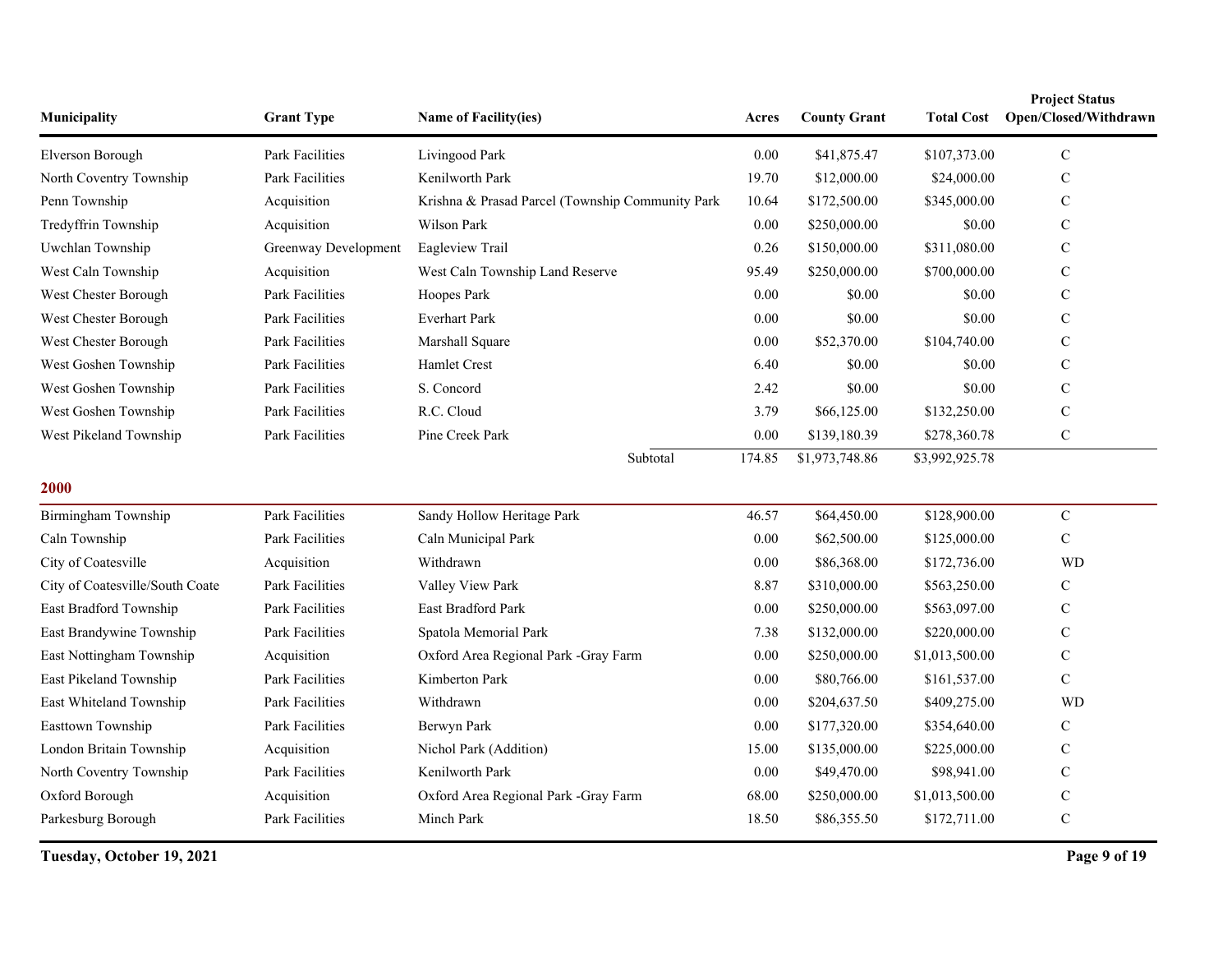| Municipality             | <b>Grant Type</b>      | <b>Name of Facility(ies)</b>                      | Acres    | <b>County Grant</b> | <b>Total Cost</b> | <b>Project Status</b><br>Open/Closed/Withdrawn |
|--------------------------|------------------------|---------------------------------------------------|----------|---------------------|-------------------|------------------------------------------------|
| Penn Township            | <b>Park Facilities</b> | Penn Township Community Park                      | 0.00     | \$250,000.00        | \$654,474.00      | $\mathcal{C}$                                  |
| Phoenixville Borough     | Park Facilities        | Withdrawn                                         | 0.00     | \$110,381.10        | \$0.00            | <b>WD</b>                                      |
| Thornbury Township       | Acquisition            | Brandywine Battlefield - Spackman Easement        | 0.00     | \$500,000.00        | \$0.00            | <b>WD</b>                                      |
| Upper Uwchlan Township   | Trail Development      | Park Road Trail - from Hickory Park over Turnpike | 0.00     | \$250,000.00        | \$938,450.00      | $\mathbf C$                                    |
| Upper Uwchlan Township   | Park Facilities        | Hickory Park                                      | $0.00\,$ | \$61,200.00         | \$122,400.00      | C                                              |
| Uwchlan Township         | Park Facilities        | Uwchlan Township Trail Phase 2                    | 1.52     | \$375,000.00        | \$658,825.00      | C                                              |
| West Brandywine Township | <b>Park Facilities</b> | West Brandywine Community Park                    | 0.00     | \$259,950.67        | \$561,051.35      | $\mathbf C$                                    |
| West Caln Township       | Park Facilities        | Layton Memorial Park                              | 0.00     | \$250,000.00        | \$500,000.00      | $\mathbf C$                                    |
| West Grove Borough       | <b>Park Facilities</b> | Harmony Road Park                                 | 0.00     | \$10,000.00         | \$20,757.86       | $\mathbf C$                                    |
|                          |                        | Subtotal                                          | 165.84   | \$4,205,398.77      | \$8,678,045.21    |                                                |
| 2001                     |                        |                                                   |          |                     |                   |                                                |
| East Brandywine Township | Acquisition            | East Brandywine Community Park Phase III          | 30.80    | \$380,250.00        | \$580,000.00      | $\mathbf C$                                    |
| New Garden Township      | Acquisition            | Wollaston Township Park - Addition                | 35.00    | \$250,000.00        | \$636,500.00      | $\mathsf C$                                    |
| South Coventry Township  | Acquisition            | Connie Batdorf Park                               | 8.00     | \$250,000.00        | \$600,000.00      | $\mathbf C$                                    |
|                          |                        | Subtotal                                          | 73.80    | \$880,250.00        | \$1,816,500.00    |                                                |
| 2002                     |                        |                                                   |          |                     |                   |                                                |
| Avondale Borough         | Park Facilities        | Watson Park                                       | 8.90     | \$93,575.00         | \$100,000.00      | $\mathbf C$                                    |
| Avondale Borough         | <b>Park Facilities</b> | Pomeroy Park                                      | 2.20     | \$0.00              | \$0.00            | C                                              |
| Avondale Borough         | <b>Park Facilities</b> | Indian Run Park                                   | 4.70     | \$0.00              | \$0.00            | $\mathbf C$                                    |
| Caln Township            | Park Facilities        | Dawkins Park                                      | 1.05     | \$12,500.00         | \$25,000.00       | $\mathsf{C}$                                   |
| Caln Township            | Acquisition            | Griffith Property Phase 1                         | 40.79    | \$450,000.00        | \$1,000,000.00    | $\mathbf C$                                    |
| Charlestown Township     | Acquisition            | Brightside Farm                                   | 50.14    | \$450,000.00        | \$1,525,000.00    | $\mathbf C$                                    |
| Charlestown Township     | Acquisition            | Withdrawn                                         | $0.00\,$ | \$40,000.00         | \$100,000.00      | <b>WD</b>                                      |
| City of Coatesville      | <b>Park Facilities</b> | Jeanne Treadwell James Memorial Park              | 0.67     | \$145,820.00        | \$291,640.00      | $\mathbf C$                                    |
| Downingtown Borough      | Park Facilities        | Kerr Park                                         | 0.00     | \$181,291.90        | \$288,750.00      | $\mathbf C$                                    |
| Downingtown Borough      | Trail Development      | Withdrawn                                         | 62.59    | \$98,525.00         | \$347,050.00      | <b>WD</b>                                      |
| East Bradford Township   | Acquisition            | Thompson Property                                 | 13.90    | \$106,000.00        | \$212,000.00      | $\mathbf C$                                    |
| East Vincent Township    | Acquisition            | Community Park on the Ridge                       | 3.20     | \$170,000.00        | \$399,534.00      | $\mathbf C$                                    |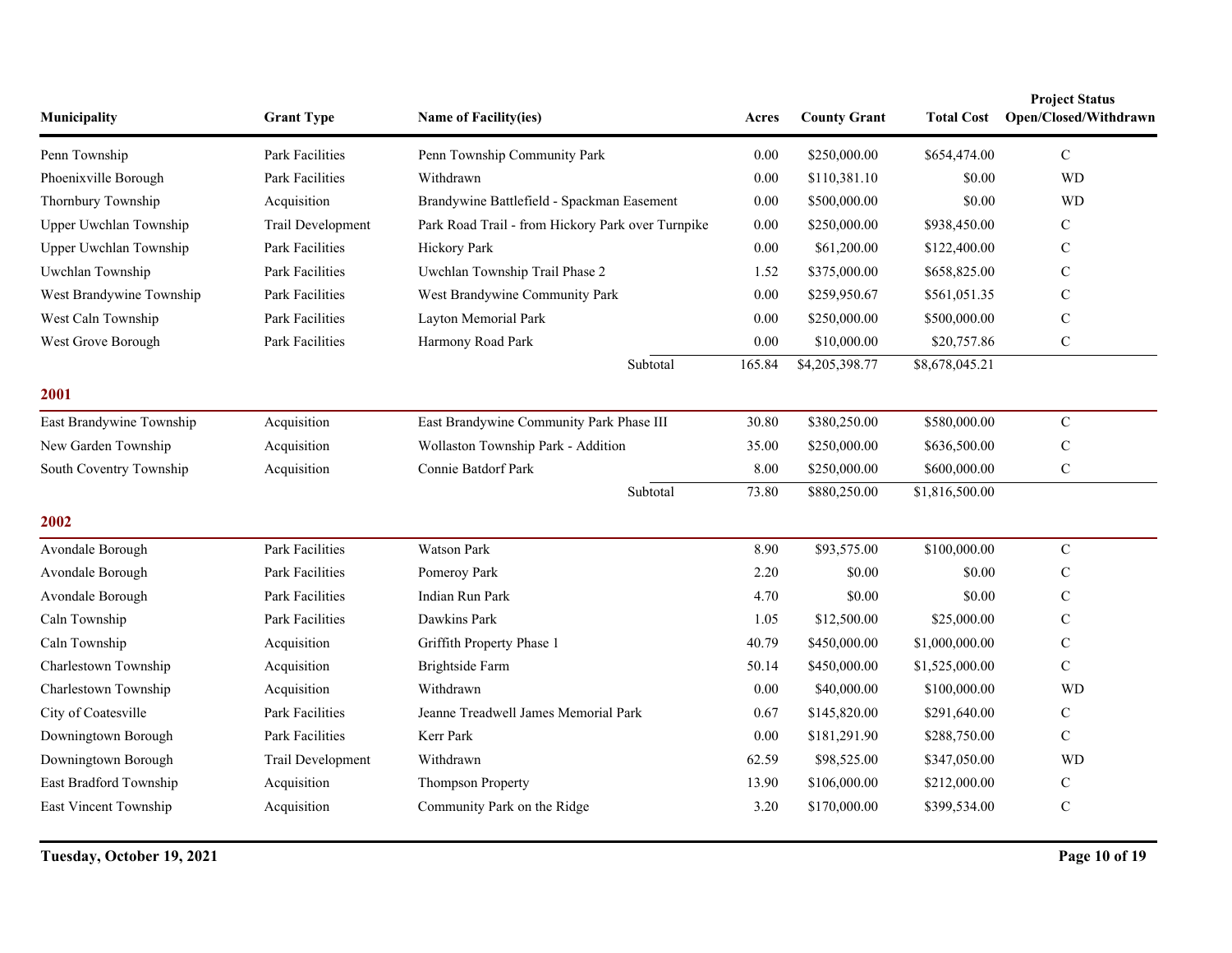| Municipality                | <b>Grant Type</b>      | <b>Name of Facility(ies)</b>       | Acres    | <b>County Grant</b> | <b>Total Cost</b> | <b>Project Status</b><br>Open/Closed/Withdrawn |
|-----------------------------|------------------------|------------------------------------|----------|---------------------|-------------------|------------------------------------------------|
| East Vincent Township       | <b>Park Facilities</b> | Community Park on the Ridge        | 0.00     | \$200,000.00        | \$499,973.00      | $\mathbf C$                                    |
| East Whiteland Township     | Park Facilities        | Swanenburg Park - WD               | 16.25    | \$200,000.00        | \$1,852,846.00    | <b>WD</b>                                      |
| Elk Township                | Trail Development      | Springlawn Road Trail              | 0.00     | \$30,000.00         | \$60,458.00       | $\mathcal{C}$                                  |
| Honey Brook Borough         | Park Facilities        | Honey Brook Borough Park           | 0.00     | \$59,500.00         | \$70,000.00       | $\mathbf C$                                    |
| Kennett Area Park Authority | Trail Development      | Red Clay Creek Trail - Phase 1     | 0.00     | \$200,000.00        | \$550,000.00      | $\mathbf C$                                    |
| London Grove Township       | Acquisition            | Withdrawn                          | 0.00     | \$60,840.00         | \$422,600.00      | <b>WD</b>                                      |
| New Garden Township         | Acquisition            | Laurel Woods Trail; fka - Phelps   | 37.70    | \$200,000.00        | \$602,250.00      | $\mathbf C$                                    |
| North Coventry Township     | Acquisition            | Coventry Woods                     | 16.80    | \$42,000.00         | \$92,400.00       | $\mathbf C$                                    |
| North Coventry Township     | Park Facilities        | Withdrawn                          | $0.00\,$ | \$66,857.00         | \$135,000.00      | <b>WD</b>                                      |
| North Coventry Township     | Acquisition            | Coventry Woods                     | 31.40    | \$210,000.00        | \$738,525.00      | $\mathbf C$                                    |
| Parkesburg Borough          | Acquisition            | Hery Property                      | 2.26     | \$122,825.00        | \$144,500.00      | $\mathcal{C}$                                  |
| Parkesburg Borough          | Acquisition            | Withdrawn                          | 20.00    | \$250,000.00        | \$0.00            | <b>WD</b>                                      |
| Pennsbury Township          | Park Facilities        | Withdrawn                          | 54.00    | \$200,000.00        | \$0.00            | <b>WD</b>                                      |
| Phoenixville Borough        | Acquisition            | Melchoire                          | 27.50    | \$450,000.00        | \$1,050,000.00    | $\mathbf C$                                    |
| South Coatesville Borough   | Park Facilities        | Withdrawn                          | 6.40     | \$21,475.00         | \$0.00            | <b>WD</b>                                      |
| South Coventry Township     | Acquisition            | Woody's Woods                      | 28.50    | \$90,000.00         | \$287,000.00      | $\mathbf C$                                    |
| Tredyffrin Township         | Park Facilities        | Wilson Park                        | $0.00\,$ | \$250,000.00        | \$1,000,000.00    | $\mathbf C$                                    |
| Tredyffrin Township         | Acquisition            | <b>Westover Park</b>               | 7.00     | \$250,000.00        | \$720,016.00      | $\mathbf C$                                    |
| Tredyffrin Township         | Acquisition            | Wilson Park                        | 0.00     | \$450,000.00        | \$0.00            | $\mathbf C$                                    |
| Tredyffrin Township         | Trail Development      | Wilson Park                        | 0.00     | \$250,000.00        | \$618,500.00      | $\mathbf C$                                    |
| Tredyffrin Township         | Park Facilities        | Wilson Park                        | 0.00     | \$200,000.00        | \$768,750.00      | $\mathbf C$                                    |
| Tredyffrin Township         | Acquisition            | Wilson Park                        | 0.00     | \$450,000.00        | \$0.00            | $\mathbf C$                                    |
| Wallace Township            | Park Facilities        | Alice Park                         | 0.00     | \$250,000.00        | \$416,666.00      | $\mathbf C$                                    |
| Wallace Township            | Trail Development      | Withdrawn                          | 0.00     | \$250,000.00        | \$416,666.00      | <b>WD</b>                                      |
| West Bradford Township      | Park Facilities        | Shadyside Park                     | 0.00     | \$250,000.00        | \$416,000.00      | $\mathbf C$                                    |
| West Caln Township          | Park Facilities        | Layton Memorial Park               | 0.00     | \$220,500.00        | \$441,000.00      | $\mathbf C$                                    |
| West Grove Borough          | Park Facilities        | Harmony Road Park                  | 7.90     | \$80,000.00         | \$95,000.00       | $\mathbf C$                                    |
| West Sadsbury Township      | Acquisition            | Baily & Hetrick Estate (Zion Hill) | 30.40    | \$100,000.00        | \$230,000.00      | $\mathbf C$                                    |
| West Whiteland Township     | Trail Development      | Miller Park - Phase 3              | $0.00\,$ | \$70,000.00         | \$175,000.00      | $\mathbf C$                                    |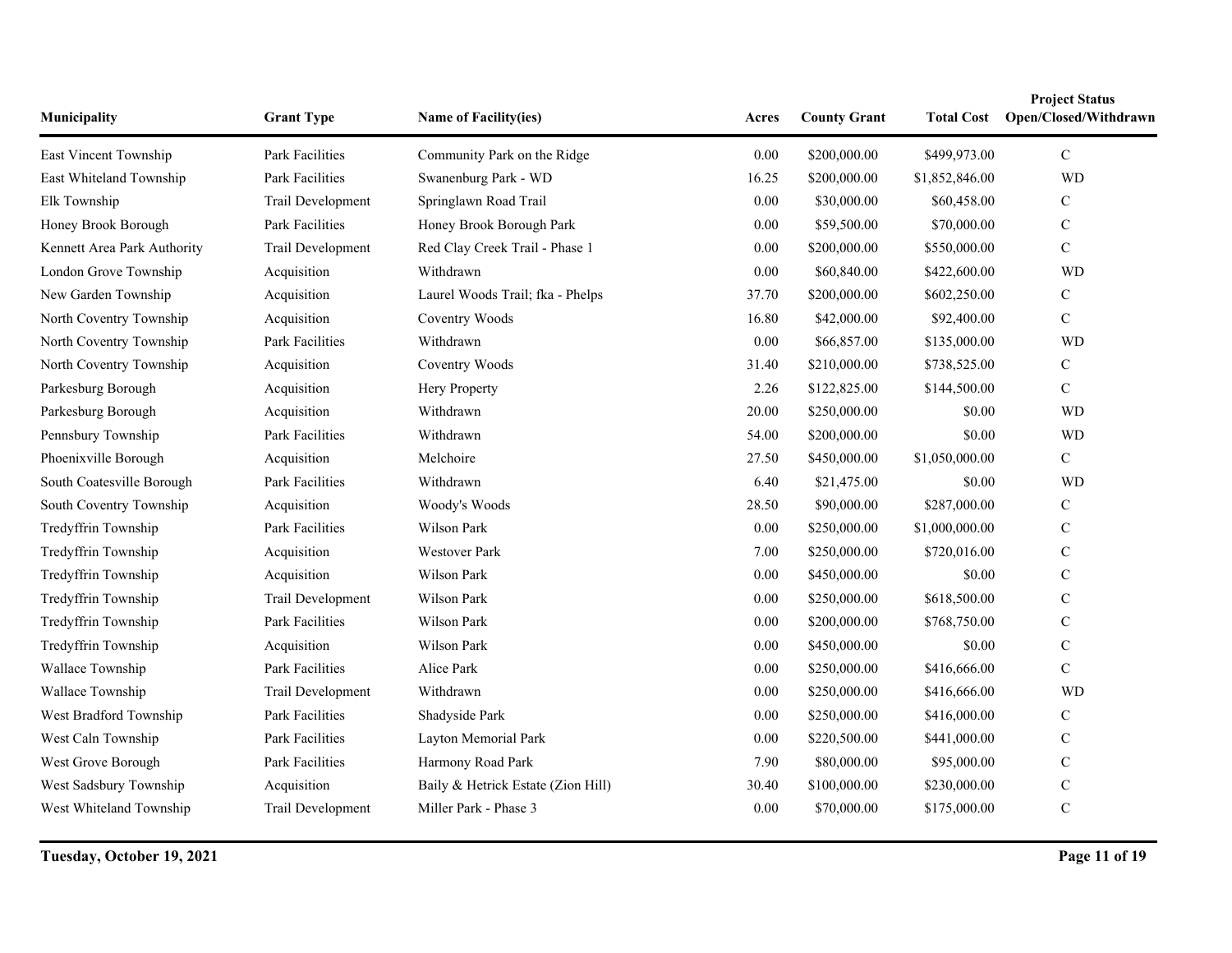| Municipality                | <b>Grant Type</b>      | Name of Facility(ies)                  |          | Acres  | <b>County Grant</b> | <b>Total Cost</b> | <b>Project Status</b><br>Open/Closed/Withdrawn |
|-----------------------------|------------------------|----------------------------------------|----------|--------|---------------------|-------------------|------------------------------------------------|
| Westtown Township           | <b>Park Facilities</b> | Oakbourne Park                         |          | 57.00  | \$106,434.00        | \$212,000.00      | $\mathbf C$                                    |
| Westtown Township           | Acquisition            | Withdrawn                              |          | 0.00   | \$8,400.00          | \$16,800.00       | <b>WD</b>                                      |
| Willistown Township         | Acquisition            | Okehocking                             |          | 21.96  | \$500,000.00        | \$1,000,000.00    | $\mathcal{C}$                                  |
| Willistown Township         | Acquisition            | Okehocking                             |          | 23.60  | \$500,000.00        | \$1,000,000.00    | $\mathbf C$                                    |
| Willistown Township         | Acquisition            | Okehocking                             |          | 22.16  | \$500,000.00        | \$1,218,910.00    | $\mathbf C$                                    |
|                             |                        |                                        | Subtotal | 598.97 | \$8,836,542.90      | \$19,539,834.00   |                                                |
| 2003                        |                        |                                        |          |        |                     |                   |                                                |
| Caln Township               | Acquisition            | Griffith Property                      |          | 40.97  | \$450,000.00        | \$920,000.00      | $\mathbf C$                                    |
| East Bradford Township      | Acquisition            | Paradise Farm - West                   |          | 230.09 | \$500,000.00        | \$3,160,000.00    | $\mathbf C$                                    |
| Elverson Borough            | Park Facilities        | Livingood Park                         |          | 0.00   | \$206,361.09        | \$375,200.00      | $\mathbf C$                                    |
| Honey Brook Borough         | Acquisition            | Withdrawn                              |          | 5.90   | \$255,000.00        | \$300,000.00      | <b>WD</b>                                      |
| Kennett Area Park Authority | Trail Development      | Red Clay Creek Trail - Phase 2         |          | 0.00   | \$275,000.00        | \$550,000.00      | $\mathcal{C}$                                  |
| Parkesburg Borough          | Acquisition            | Withdrawn                              |          | 20.00  | \$400,000.00        | \$0.00            | <b>WD</b>                                      |
| Pennsbury Township          | <b>Park Facilities</b> | Withdrawn                              |          | 54.00  | \$250,000.00        | \$545,566.00      | <b>WD</b>                                      |
| Tredyffrin Township         | <b>Park Facilities</b> | Wilson Park                            |          | 0.00   | \$101,850.00        | \$1,412,175.00    | $\mathbf C$                                    |
| Tredyffrin Township         | Acquisition            | Wilson Park                            |          | 0.00   | \$350,000.00        | \$4,200,000.00    | $\mathbf C$                                    |
| West Bradford Township      | Park Facilities        | Shadyside Park                         |          | 0.00   | \$250,000.00        | \$0.00            | $\mathbf C$                                    |
| West Bradford Township      | Greenway Acquisition   | East Branch of the Brandywine Greenway |          | 17.78  | \$72,324.00         | \$120,540.00      | $\mathcal{C}$                                  |
| West Brandywine Township    | Acquisition            | Withdrawn                              |          | 1.81   | \$7,200.00          | \$14,400.00       | <b>WD</b>                                      |
| West Whiteland Township     | Trail Development      | Boot Road Park - Trails                |          | 0.00   | \$105,000.00        | \$938,188.00      | $\mathcal{C}$                                  |
| West Whiteland Township     | <b>Park Facilities</b> | <b>Boot Road Park</b>                  |          | 2.11   | \$250,000.00        | \$1,955,593.50    | $\mathbf C$                                    |
| Westtown Township           | <b>Park Facilities</b> | Oakbourne Park                         |          | 0.00   | \$130,000.00        | \$0.00            | $\mathbf C$                                    |
| Willistown Township         | Acquisition            | Okehocking                             |          | 17.35  | \$500,000.00        | \$1,000,000.00    | ${\bf C}$                                      |
|                             |                        |                                        | Subtotal | 390.01 | \$4,102,735.09      | \$15,491,662.50   |                                                |
| 2004                        |                        |                                        |          |        |                     |                   |                                                |
| City of Coatesville         | <b>Park Facilities</b> | Palmer Park                            |          | 1.06   | \$186,368.00        | \$250,000.00      | $\mathbf C$                                    |
| East Bradford Township      | Acquisition            | Sonoco Property                        |          | 238.02 | \$500,000.00        | \$2,100,000.00    | $\mathcal{C}$                                  |
| East Brandywine Township    | Acquisition            | Withdrawn                              |          | 7.40   | \$90,000.00         | \$150,000.00      | <b>WD</b>                                      |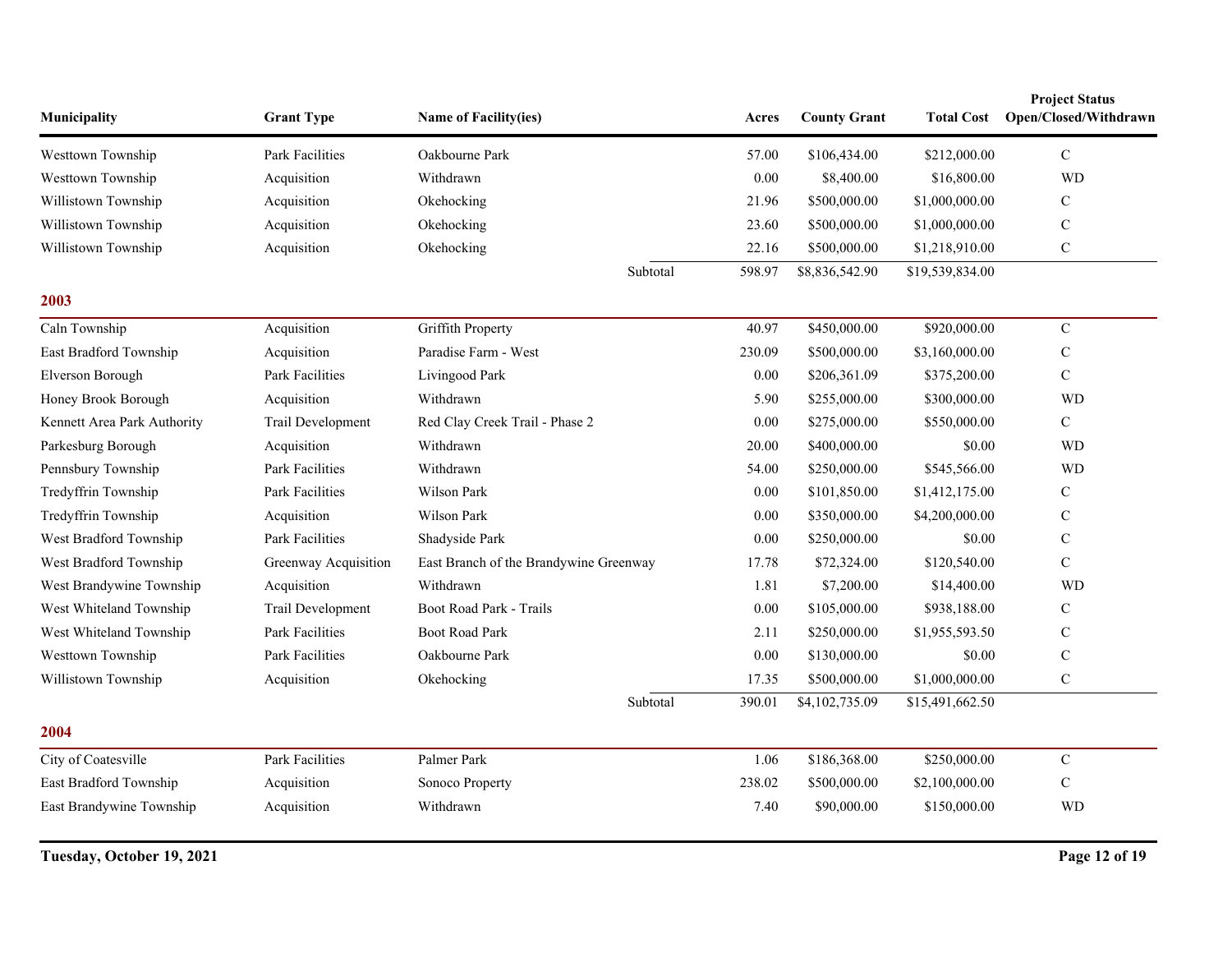| Municipality                | <b>Grant Type</b>      | Name of Facility(ies)                           | Acres  | <b>County Grant</b> |                 | <b>Project Status</b><br>Total Cost Open/Closed/Withdrawn |
|-----------------------------|------------------------|-------------------------------------------------|--------|---------------------|-----------------|-----------------------------------------------------------|
| East Brandywine Township    | Trail Acquisition      | Tischler Trail Head                             |        | \$88,200.00         | \$147,000.00    | $\mathcal{C}$                                             |
| East Brandywine Township    | Park Facilities        | East Brandywine Community Park Phase III        | 0.00   | \$237,000.00        | \$452,686.30    | $\mathcal{C}$                                             |
| East Coventry Township      | Trail Development      | Ellis Woods Trails                              | 0.00   | \$15,200.00         | \$31,918.00     | $\mathsf{C}$                                              |
| East Coventry Township      | Park Facilities        | Ellis Woods Park                                | 17.75  | \$237,210.00        | \$474,421.00    | $\mathsf{C}$                                              |
| East Fallowfield Township   | Park Facilities        | Community Park - Phase 1                        | 37.26  | \$224,240.00        | \$448,480.00    | $\mathbf C$                                               |
| Kennett Area Park Authority | <b>Park Facilities</b> | <b>Anson Nixon Park</b>                         | 18.77  | \$250,000.00        | \$450,000.00    | $\mathcal{C}$                                             |
| North Coventry Township     | Acquisition            | Coventry Woods                                  | 18.22  | \$72,000.00         | \$150,000.00    | $\mathcal{C}$                                             |
| North Coventry Township     | <b>Park Facilities</b> | Kenilworth Park Phase 3                         | 0.00   | \$115,000.00        | \$249,650.00    | $\mathcal{C}$                                             |
| Parkesburg Borough          | <b>Park Facilities</b> | Minch Park                                      | 18.50  | \$250,000.00        | \$557,304.00    | <b>WD</b>                                                 |
| Phoenixville Borough        | Park Facilities        | <b>Thornton Park</b>                            | 0.00   | \$110,000.00        | \$492,000.00    | $\mathcal{C}$                                             |
| Phoenixville Borough        | Trail Development      | Withdrawn                                       | 0.00   | \$45,000.00         | \$100,000.00    | <b>WD</b>                                                 |
| Pocopson Township           | Trail Development      | Pocopson Community Trails                       | 0.00   | \$144,000.00        | \$288,000.00    | $\mathsf{C}$                                              |
| South Coventry Township     | Acquisition            | Woody's Woods                                   | 17.70  | \$70,000.00         | \$140,000.00    | $\mathsf{C}$                                              |
| Tredyffrin Township         | Park Facilities        | Wilson Park                                     | 0.00   | \$130,000.00        | \$500,000.00    | $\mathcal{C}$                                             |
| Upper Oxford Township       | Acquisition            | Upper Oxford Township Park Land AQ - Stankywicz | 13.60  | \$215,000.00        | \$432,927.00    | $\mathcal{C}$                                             |
| Valley Township             | Park Facilities        | Hayti Park                                      | 0.00   | \$95,103.00         | \$174,061.61    | $\mathbf C$                                               |
| Valley Township             | Park Facilities        | Gibney Park                                     | 0.00   | \$0.00              | \$0.00          | $\mathbf C$                                               |
| Valley Township             | Park Facilities        | Rock Run Park                                   | 0.00   | \$0.00              | \$0.00          | $\mathsf{C}$                                              |
| West Goshen Township        | Park Facilities        | Robert Lambert Park                             | 3.54   | \$225,000.00        | \$754,092.00    | $\mathbf C$                                               |
| West Whiteland Township     | Park Facilities        | <b>Exton Park Site</b>                          |        | \$250,000.00        | \$1,124,200.00  | $\mathbf C$                                               |
| Willistown Township         | Acquisition            | Kirkwood Preserve                               |        | \$500,000.00        | \$5,030,000.00  | $\mathbf C$                                               |
|                             |                        | Subtotal                                        | 393.82 | \$4,049,321.00      | \$14,496,739.91 |                                                           |
| 2005                        |                        |                                                 |        |                     |                 |                                                           |
| Caln Township               | Park Facilities        | Lloyd Park Phase 1                              | 30.00  | \$225,000.00        | \$594,000.00    | $\mathbf C$                                               |
| East Bradford Township      | Trail Development      | East Branch Brandywine Trail - North Segment    | 3.00   | \$237,700.00        | \$475,400.00    | <b>WD</b>                                                 |
| East Bradford Township      | Acquisition            | Withdrawn                                       | 23.10  | \$199,500.00        | \$399,000.00    | <b>WD</b>                                                 |
| East Brandywine Township    | <b>Park Facilities</b> | East Brandywine Community Park Phase III        | 0.00   | \$212,500.00        | \$454,711.95    | $\mathbf C$                                               |
| East Whiteland Township     | <b>Park Facilities</b> | Valley Creek Park                               | 32.20  | \$225,000.00        | \$735,000.00    | $\mathcal{C}$                                             |
| Elverson Borough            | Park Facilities        | Borough Hall Park & Livingood Park Addition     | 1.80   | \$135,335.00        | \$231,340.00    | $\mathcal{C}$                                             |

**Tuesday, October 19, 2021 Page 13 of 19**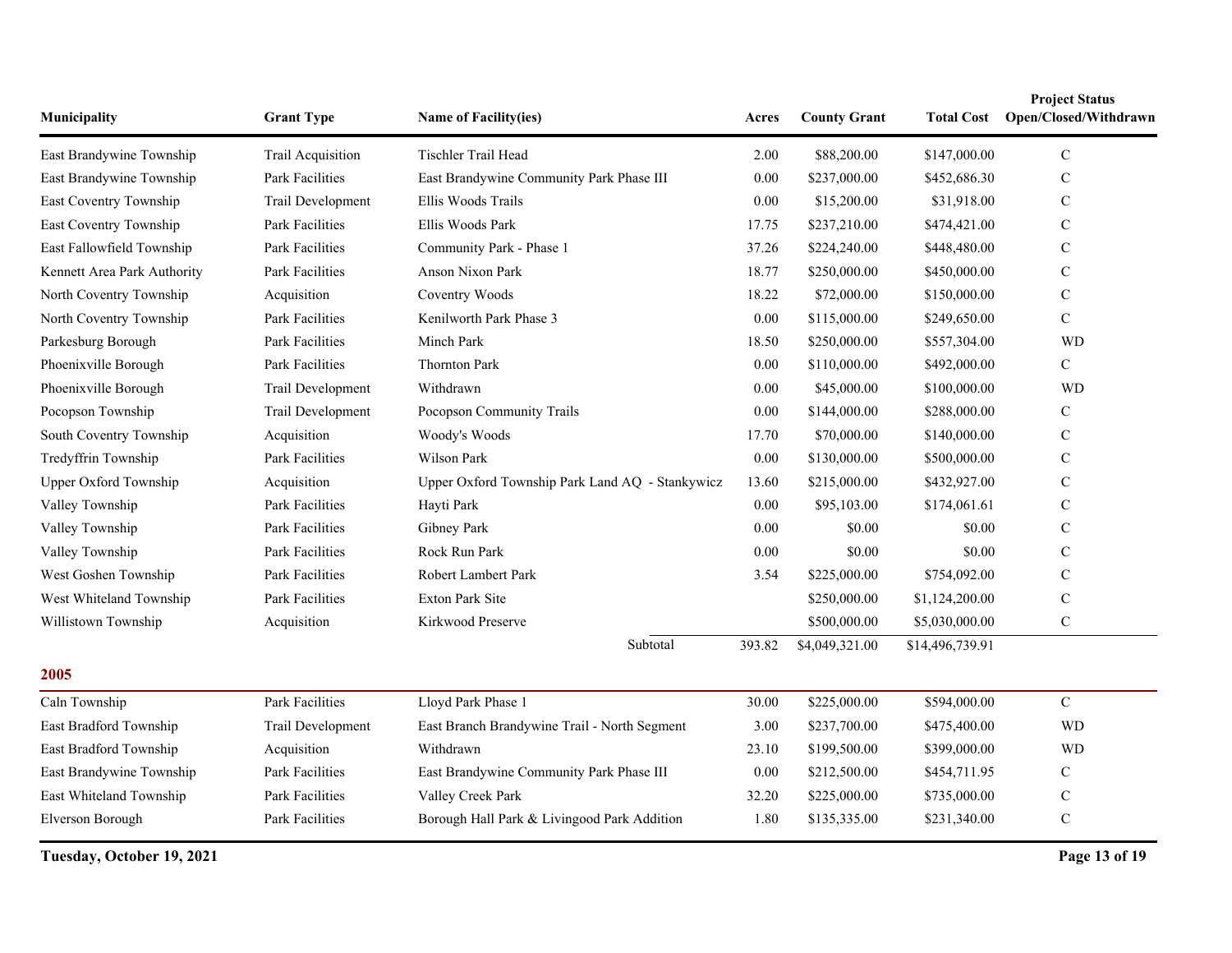| Municipality            | <b>Grant Type</b>    | <b>Name of Facility(ies)</b>                   |          | <b>County Grant</b> | <b>Total Cost</b> | <b>Project Status</b><br>Open/Closed/Withdrawn |
|-------------------------|----------------------|------------------------------------------------|----------|---------------------|-------------------|------------------------------------------------|
| Franklin Township       | Acquisition          | White Clay Crescent Preserve - Howard Property | 28.99    | \$249,480.00        | \$536,680.00      | $\mathbf C$                                    |
| London Grove Township   | Acquisition          | Goddard Park - Fortugno Property               | 6.50     | \$153,500.00        | \$565,000.00      | C                                              |
| London Grove Township   | Trail Development    | Hills of Sullivan Trail                        | 12.66    | \$29,339.00         | \$58,679.00       | $\mathbf C$                                    |
| North Coventry Township | Acquisition          | Coventry Woods                                 | 103.30   | \$340,000.00        | \$830,000.00      | $\mathcal{C}$                                  |
| Pennsbury Township      | Park Facilities      | Pennsbury Municipal Park                       | 54.00    | \$250,000.00        | \$531,398.20      | <b>WD</b>                                      |
| Phoenixville Borough    | Acquisition          | Friendship Field                               | 7.41     | \$297,500.00        | \$935,000.00      | $\mathbf C$                                    |
| South Coventry Township | Acquisition          | Withdrawn                                      | 4.70     | \$8,000.00          | \$16,000.00       | <b>WD</b>                                      |
| South Coventry Township | Trail Acquisition    | Withdrawn                                      | 2.90     | \$4,500.00          | \$0.00            | <b>WD</b>                                      |
| Tredyffrin Township     | Greenway Acquisition | Swedesford Road Property                       | 5.72     | \$225,000.00        | \$800,000.00      | $\mathcal{C}$                                  |
| Tredyffrin Township     | Park Facilities      | Wilson Park                                    | 0.00     | \$225,000.00        | \$450,000.00      | C                                              |
| West Bradford Township  | Trail Development    | East Branch Brandywine Trail - North Segment   | $0.00\,$ | \$737,700.00        | \$700,711.00      | C                                              |
| West Chester Borough    | Park Facilities      | John O. Green South                            | 0.67     | \$88,390.00         | \$163,678.40      | $\mathbf C$                                    |
| Willistown Township     | Acquisition          | Okehocking                                     | 10.00    | \$500,000.00        | \$1,500,000.00    | $\mathcal{C}$                                  |
|                         |                      | Subtotal                                       | 326.95   | \$4,343,444.00      | \$9,976,598.55    |                                                |
| 2006                    |                      |                                                |          |                     |                   |                                                |
| Charlestown Township    | Acquisition          | Pigeon Run Greenway                            | 16.20    | \$295,400.00        | \$537,178.47      | $\mathbf C$                                    |
| East Bradford Township  | Acquisition          | <b>JAL Conservation Easement</b>               | 48.50    | \$325,000.00        | \$1,200,000.00    | <b>WD</b>                                      |
| Franklin Township       | Acquisition          | Goodwin Property - White Clay GW               | 19.00    | \$102,000.00        | \$204,000.00      | C                                              |
| London Grove Township   | Acquisition          | Goodwin - White Clay GW                        | 19.00    | \$214,500.00        | \$390,000.00      | $\mathbf C$                                    |
| Londonderry Township    | Park Facilities      | Londonderry Township Park                      | 1.88     | \$16,250.00         | \$65,000.00       | $\mathcal{C}$                                  |
| North Coventry Township | Acquisition          | Coventry Woods                                 | 3.00     | \$56,000.00         | \$140,000.00      | C                                              |
| North Coventry Township | Acquisition          | Coventry Woods                                 | 52.10    | \$325,000.00        | \$700,000.00      | C                                              |
| <b>OARA</b>             | Park Facilities      | Oxford Area Regional Park -Gray Farm           | 0.00     | \$250,000.00        | \$500,000.00      | $\mathbf C$                                    |
| Sadsbury Township       | Park Facilities      | <b>Bert Reel Park</b>                          | 0.00     | \$30,300.00         | \$121,275.00      | $\mathbf C$                                    |
| Willistown Township     | Acquisition          | Okehocking                                     | 12.85    | \$225,000.00        | \$1,500,000.00    | $\mathbf C$                                    |
|                         |                      | Subtotal                                       | 172.53   | \$1,839,450.00      | \$5,357,453.47    |                                                |
| 2007                    |                      |                                                |          |                     |                   |                                                |
| Charlestown Township    | Acquisition          | <b>Stevens Easement</b>                        | 13.68    | \$55,000.00         | \$152,534.00      | $\mathbf C$                                    |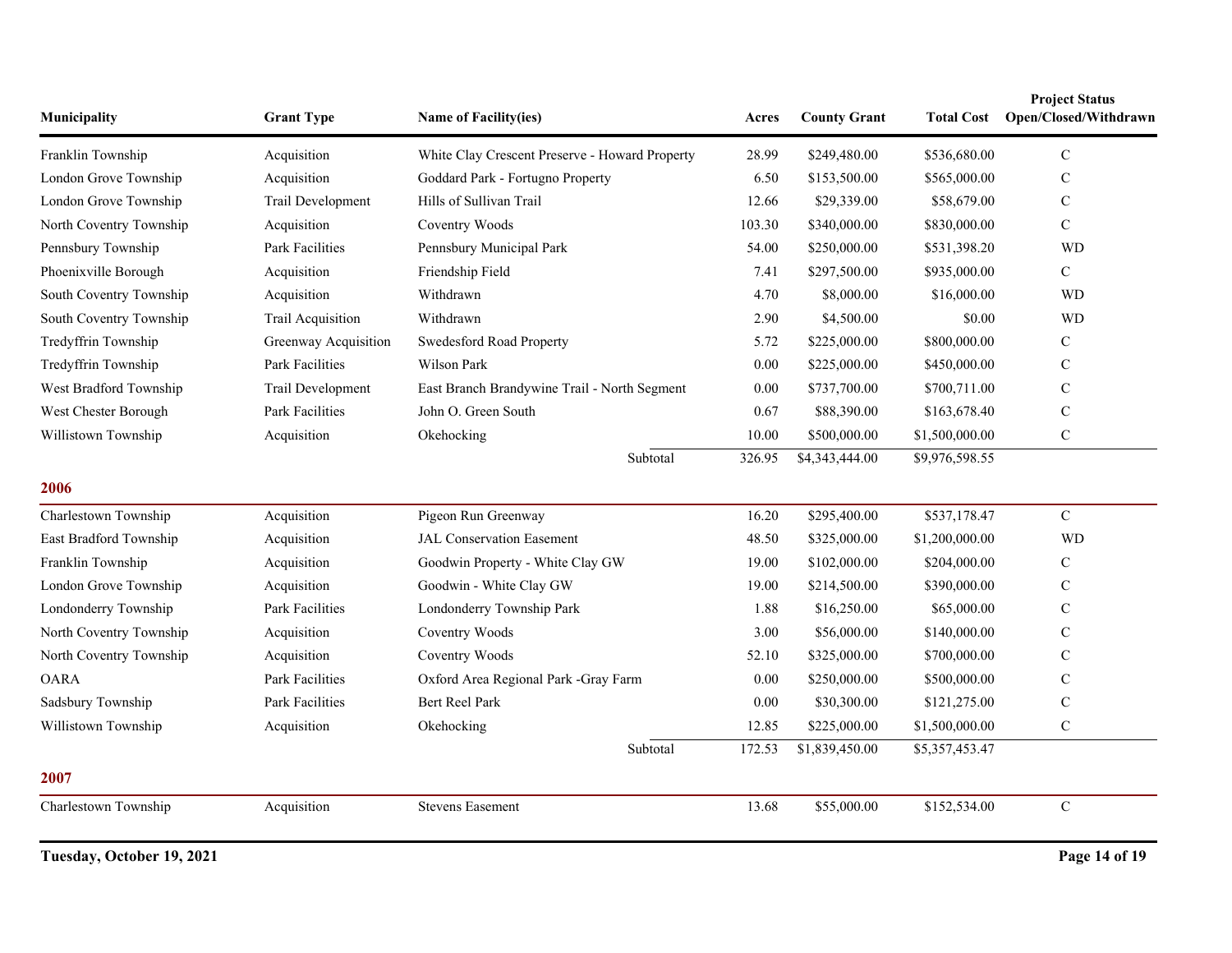| Municipality              | <b>Grant Type</b> | Name of Facility(ies)                        | Acres    | <b>County Grant</b> | <b>Total Cost</b> | <b>Project Status</b><br>Open/Closed/Withdrawn |
|---------------------------|-------------------|----------------------------------------------|----------|---------------------|-------------------|------------------------------------------------|
| Charlestown Township      | Acquisition       | McDevitt Easement                            | 92.80    | \$185,000.00        | \$2,932,700.00    | $\mathbf C$                                    |
| East Bradford Township    | Acquisition       | Wood-Petrella                                | 13.40    | \$175,000.00        | \$495,000.00      | $\mathcal{C}$                                  |
| East Vincent Township     | Acquisition       | <b>Reiff Tract</b>                           | 36.52    | \$425,000.00        | \$1,825,000.00    | $\mathbf C$                                    |
| Franklin Township         | Acquisition       | D'Andrea Tract                               | 81.56    | \$425,000.00        | \$1,793,000.00    | <b>WD</b>                                      |
| London Grove Township     | Park Facilities   | Goddard Park                                 | 79.11    | \$250,000.00        | \$4,242,000.00    | $\mathcal{C}$                                  |
| North Coventry Township   | Acquisition       | Coventry Woods                               | 8.90     | \$40,000.00         | \$95,000.00       | $\mathsf{C}$                                   |
| West Brandywine Township  | Acquisition       | Conti Tract - withdrawn                      | 63.55    | \$325,000.00        | \$1,080,318.00    | <b>WD</b>                                      |
|                           |                   | Subtotal                                     | 389.52   | \$1,880,000.00      | \$12,615,552.00   |                                                |
| 2008                      |                   |                                              |          |                     |                   |                                                |
| Birmingham Township       | Trail Development | Birmingham Hill Trail                        | 0.00     | \$40,000.00         | \$80,885.00       | $\mathbf C$                                    |
| East Bradford Township    | Acquisition       | Schramm Parcel                               | 39.03    | \$500,000.00        | \$3,000,000.00    | $\mathbf C$                                    |
| East Bradford Township    | Trail Development | East Branch Brandywine Trail - South Segment | 17.76    | \$160,500.00        | \$323,170.00      | $\mathcal{C}$                                  |
| East Fallowfield Township | Acquisition       | Sportsmen's Beagle Club-withdrawn            | 105.00   | \$300,000.00        | \$1,890,000.00    | <b>WD</b>                                      |
| East Vincent Township     | Trail Development | <b>Community Park Trail Links</b>            | $0.00\,$ | \$55,000.00         | \$111,948.00      | <b>WD</b>                                      |
| Franklin Township         | Acquisition       | <b>Annand Parcel</b>                         | 61.40    | \$500,000.00        | \$1,105,000.00    | $\mathcal{C}$                                  |
| London Britain Township   | Park Facilities   | Nichol Park                                  | 0.00     | \$76,000.00         | \$251,339.00      | $\mathbf C$                                    |
| London Britain Township   | Trail Development | Mason-Dixon Greenway South                   | 91.96    | \$188,500.00        | \$487,245.00      | $\mathcal{C}$                                  |
| New Garden Township       | Park Facilities   | Wollaston Township Park - Phase 1            | 0.00     | \$250,000.00        | \$1,000,000.00    | $\mathcal{C}$                                  |
| North Coventry Township   | Acquisition       | Coventry Woods - Bentley Phase 1             | 63.82    | \$437,000.00        | \$875,000.00      | $\mathbf C$                                    |
| North Coventry Township   | Acquisition       | Coventry Woods - Kulp Property               | 2.10     | \$10,000.00         | \$35,000.00       | $\mathbf C$                                    |
| North Coventry Township   | Acquisition       | Coventry Woods - Morris Property             | 3.20     | \$85,000.00         | \$185,000.00      | $\mathbf C$                                    |
| Schuylkill Township       | Acquisition       | Pasquale Property - Valley Park              | 15.75    | \$150,000.00        | \$680,000.00      | $\mathcal{C}$                                  |
| West Bradford Township    | Trail Development | Marshallton-Copesville Trail                 | 0.00     | \$80,000.00         | \$594,165.00      | <b>WD</b>                                      |
|                           |                   | Subtotal                                     | 400.02   | \$2,832,000.00      | \$10,618,752.00   |                                                |
| 2009                      |                   |                                              |          |                     |                   |                                                |
| Charlestown Township      | Acquisition       | The Overlook Preserve                        | 20.30    | \$250,000.00        | \$600,000.00      | <b>WD</b>                                      |
| Franklin Township         | Acquisition       | Miller Property                              | 91.70    | \$440,000.00        | \$2,577,500.00    | $\mathbf C$                                    |
| North Coventry Township   | Acquisition       | Coventry Woods - Nueva Esperanza             | 35.40    | \$350,000.00        | \$742,191.00      | $\mathbf C$                                    |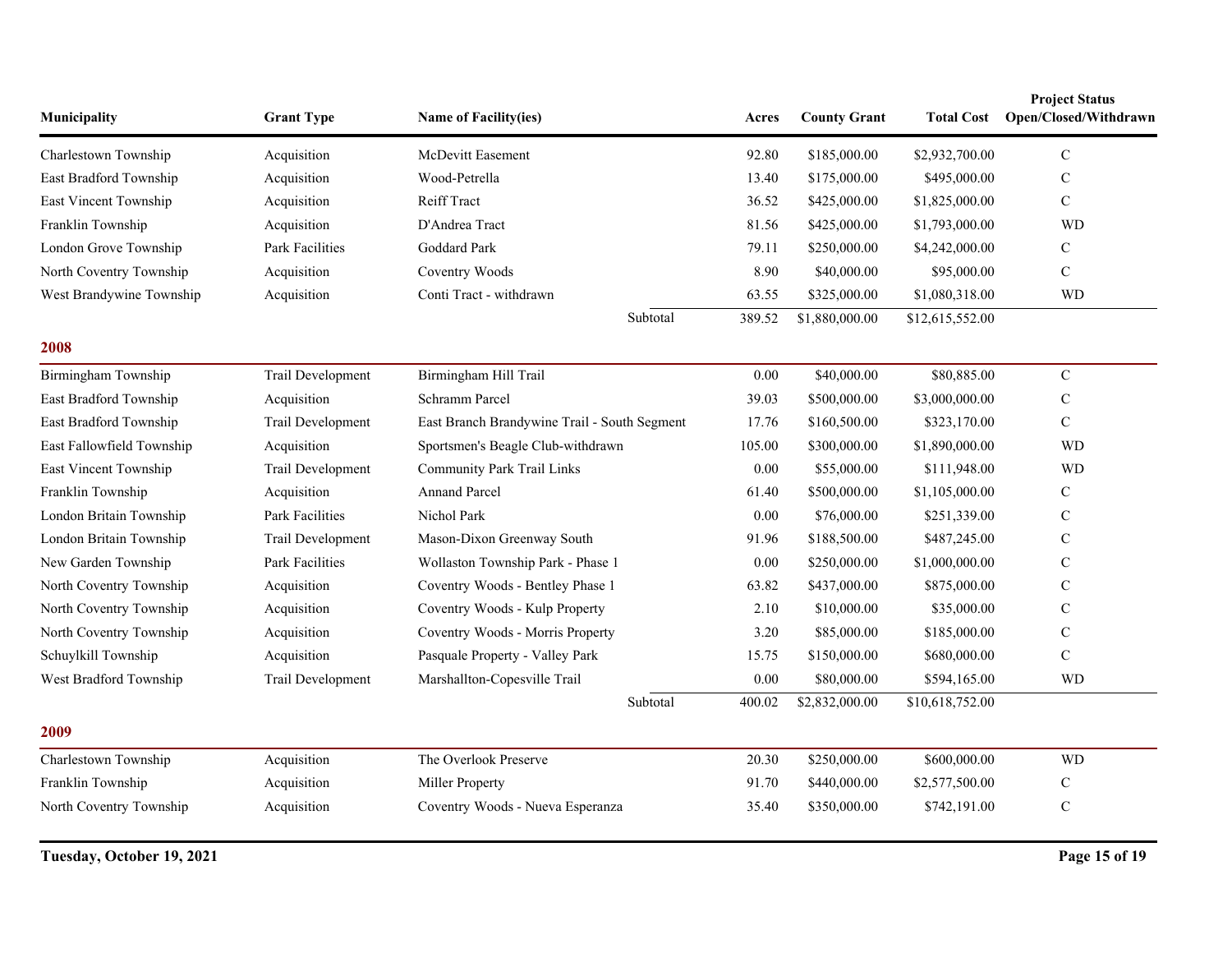| Municipality              | <b>Grant Type</b>      | Name of Facility(ies)                   | Acres  | <b>County Grant</b> | <b>Total Cost</b> | <b>Project Status</b><br>Open/Closed/Withdrawn |
|---------------------------|------------------------|-----------------------------------------|--------|---------------------|-------------------|------------------------------------------------|
| North Coventry Township   | Acquisition            | Coventry Woods - Hill School            | 48.48  | \$460,000.00        | \$930,000.00      | $\mathbf C$                                    |
| North Coventry Township   | Acquisition            | Coventry Woods - Bentley Phase 2        | 47.57  | \$287,000.00        | \$850,000.00      | $\mathbf C$                                    |
| Schuylkill Township       | Acquisition            | Withdrawn Thompson Property Lots 8 & 9  | 22.76  | \$500,000.00        | \$1,400,000.00    | <b>WD</b>                                      |
| Thornbury Township        | Trail Development      | Waln Run Park - withdrawn               | 12.00  | \$100,000.00        | \$545,418.00      | <b>WD</b>                                      |
| West Brandywine Township  | Acquisition            | Henderson                               | 106.70 | \$400,000.00        | \$1,352,000.00    | $\mathbf C$                                    |
| West Pikeland Township    | Acquisition            | White Property - Project 66 - withdrawn | 36.70  | \$500,000.00        | \$2,167,094.00    | <b>WD</b>                                      |
|                           |                        | Subtotal                                | 421.61 | \$3,287,000.00      | \$11,164,203.00   |                                                |
| 2010                      |                        |                                         |        |                     |                   |                                                |
| East Coventry Township    | Acquisition            | Wineberry Estates                       | 31.09  | \$320,000.00        | \$848,100.00      | $\mathbf C$                                    |
| East Nantmeal Township    | Acquisition            | McNamara CE                             | 86.97  | \$450,000.00        | \$1,075,000.00    | ${\bf C}$                                      |
| London Grove Township     | Trail Development      | Goddard Park - Trail                    | 0.00   | \$45,000.00         | \$99,619.00       | <b>WD</b>                                      |
| North Coventry Township   | Acquisition            | Coventry Heights                        | 9.15   | \$32,348.00         | \$265,000.00      | C                                              |
| North Coventry Township   | Acquisition            | Coventry Woods - Hurchalla              | 60.50  | \$100,000.00        | \$0.00            | $\mathcal{C}$                                  |
| North Coventry Township   | Acquisition            | Coventry Woods - Hill School Phase 2    | 47.80  | \$100,000.00        | \$0.00            | C                                              |
| Upper Uwchlan Township    | Trail Development      | Park Road Trail - Phase 3               | 0.00   | \$250,000.00        | \$983,820.00      | $\mathbf C$                                    |
| Warwick Township          | Acquisition            | <b>Bates Property</b>                   | 83.00  | \$400,000.00        | \$1,264,700.00    | $\mathbf C$                                    |
|                           |                        | Subtotal                                | 318.51 | \$1,697,348.00      | \$4,536,239.00    |                                                |
| 2011                      |                        |                                         |        |                     |                   |                                                |
| East Bradford Township    | Acquisition            | Sykes Property - Brandywine Farm        | 23.10  | \$150,000.00        | \$500,000.00      | $\mathbf C$                                    |
| East Marlborough Township | <b>Park Facilities</b> | Unionville Community Park               | 24.16  | \$130,000.00        | \$550,000.00      | ${\bf C}$                                      |
| Franklin Township         | Acquisition            | Ford Farm CE                            | 147.70 | \$500,000.00        | \$2,300,000.00    | $\mathbf C$                                    |
| London Grove Township     | <b>Park Facilities</b> | Goddard Park Phase 2                    | 40.00  | \$226,000.00        | \$572,494.00      | C                                              |
| Newlin Township           | Acquisition            | Claffy - Stargazer                      | 5.00   | \$100,000.00        | \$235,000.00      | C                                              |
| North Coventry Township   | Acquisition            | Coventry Woods - O'Connor               | 9.15   | \$130,000.00        | \$385,000.00      | $\mathbf C$                                    |
| <b>OARA</b>               | <b>Park Facilities</b> | Oxford Regional Park Phase 2            | 0.00   | \$77,250.00         | \$154,650.00      | $\mathbf C$                                    |
| Thornbury Township        | <b>Park Facilities</b> | Squire Cheyney Farm Park                | 30.94  | \$165,000.00        | \$423,231.00      | ${\bf C}$                                      |
|                           |                        | Subtotal                                | 280.05 | \$1,478,250.00      | \$5,120,375.00    |                                                |

## **2012**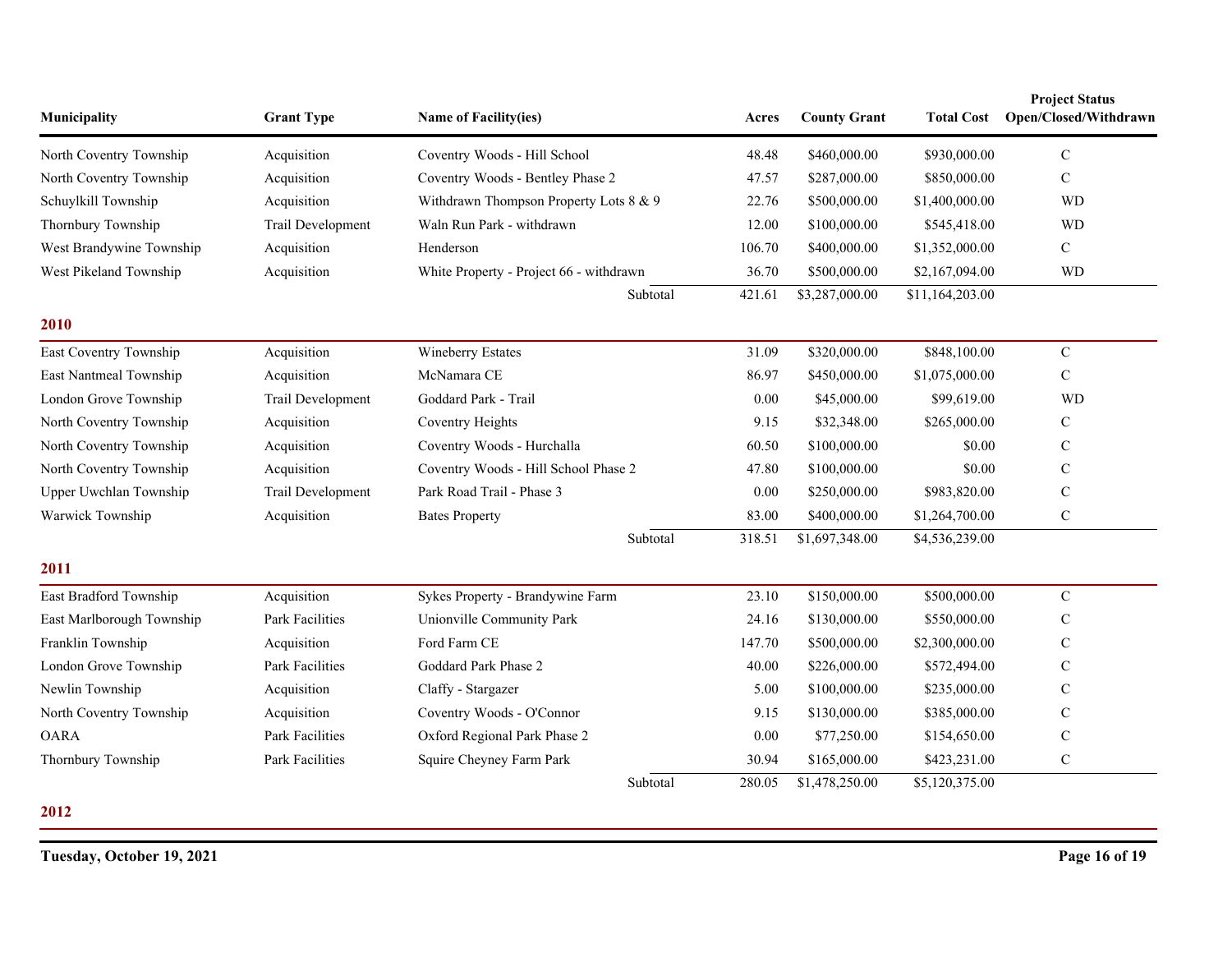| Municipality                | <b>Grant Type</b>      | Name of Facility(ies)                | Acres    | <b>County Grant</b> | <b>Total Cost</b> | <b>Project Status</b><br>Open/Closed/Withdrawn |
|-----------------------------|------------------------|--------------------------------------|----------|---------------------|-------------------|------------------------------------------------|
| East Bradford Township      | Trail Development      | East Branch Brandywine Trail Phase 3 | 11.00    | \$42,000.00         | \$140,495.00      | $\mathsf{C}$                                   |
| East Brandywine Township    | Acquisition            | Bondsville Mill Park Addition        | 22.72    | \$189,000.00        | \$630,000.00      | $\mathbf C$                                    |
| East Pikeland Township      | Trail Development      | French Creek Heritage Trail          | 77.85    | \$123,000.00        | \$374,000.00      | $\mathcal{C}$                                  |
| Kennett Square Borough      | Trail Development      | Herb Pennock Park Walking Trail      | 10.23    | \$20,000.00         | \$41,995.25       | $\mathsf{C}$                                   |
| North Coventry Township     | Acquisition            | Coventryside Property                | 19.80    | \$150,000.00        | \$500,000.00      | $\mathbf C$                                    |
| Upper Uwchlan Township      | Acquisition            | Withdrawn - Shea Property            | 30.00    | \$175,000.00        | \$425,001.00      | <b>WD</b>                                      |
|                             |                        | Subtotal                             | 171.60   | \$699,000.00        | \$2,111,491.25    |                                                |
| 2013                        |                        |                                      |          |                     |                   |                                                |
| East Bradford Township      | Acquisition            | Comerford CE                         | 82.50    | \$250,000.00        | \$1,000,000.00    | <b>WD</b>                                      |
| East Coventry Township      | Acquisition            | <b>Ussler Conservation Easement</b>  | 81.99    | \$156,400.00        | \$552,927.00      | $\mathbf C$                                    |
| East Fallowfield Township   | Trail Development      | <b>Community Park</b>                | 30.65    | \$71,800.00         | \$0.00            | <b>WD</b>                                      |
| East Pikeland Township      | <b>Park Facilities</b> | Kimberton Park - KYAL Lighting       | 1.60     | \$4,125.00          | \$16,500.00       | $\mathcal{C}$                                  |
| New Garden Township         | Acquisition            | Hendrickson                          | 2.01     | \$30,000.00         | \$125,000.00      | $\mathsf{C}$                                   |
| North Coventry Township     | Acquisition            | Coventry Woods - Andybur Property    | 22.50    | \$112,500.00        | \$375,000.00      | $\mathcal{C}$                                  |
| North Coventry Township     | Acquisition            | <b>Customers Bank Property</b>       | 9.84     | \$20,000.00         | \$100,000.00      | $\mathbf C$                                    |
| Willistown Township         | Acquisition            | Spinelli                             | 20.20    | \$500,000.00        | \$1,700,000.00    | $\mathbf C$                                    |
|                             |                        | Subtotal                             | 251.29   | \$1,144,825.00      | \$3,869,427.00    |                                                |
| 2014                        |                        |                                      |          |                     |                   |                                                |
| East Bradford Township      | Acquisition            | Comerford CE                         | 82.50    | \$300,000.00        | \$1,350,000.00    | $\mathbf C$                                    |
| East Marlborough Township   | Park Facilities        | Unionville Community Park Phase 2    | $0.00\,$ | \$225,000.00        | \$661,833.00      | $\mathcal{C}$                                  |
| North Coventry Township     | Acquisition            | Coventry Woods - Boyer Property      | 5.20     | \$10,000.00         | \$96,000.00       | $\mathcal{C}$                                  |
| West Chester Borough        | Acquisition            | <b>Barclay Woods</b>                 | 1.36     | \$250,000.00        | \$1,200,000.00    | $\mathbf C$                                    |
| West Pikeland Township      | Acquisition            | White Property                       | 62.22    | \$475,000.00        | \$4,858,209.00    | ${\bf C}$                                      |
|                             |                        | Subtotal                             | 151.28   | \$1,260,000.00      | \$8,166,042.00    |                                                |
| 2015                        |                        |                                      |          |                     |                   |                                                |
| Caln Township               | Acquisition            | Valley Run Open Space                | 3.83     | \$17,500.00         | \$35,000.00       | ${\bf C}$                                      |
| East Bradford Township      | Acquisition            | Strode's Sausage and Scrapple Plant  | 6.54     | \$105,000.00        | \$210,000.00      | $\mathsf{C}$                                   |
| Kennett Area Park Authority | Park Facilities        | Anson Nixon Park                     | 0.00     | \$57,000.00         | \$352,200.00      | $\mathbf C$                                    |

**Tuesday, October 19, 2021 Page 17 of 19**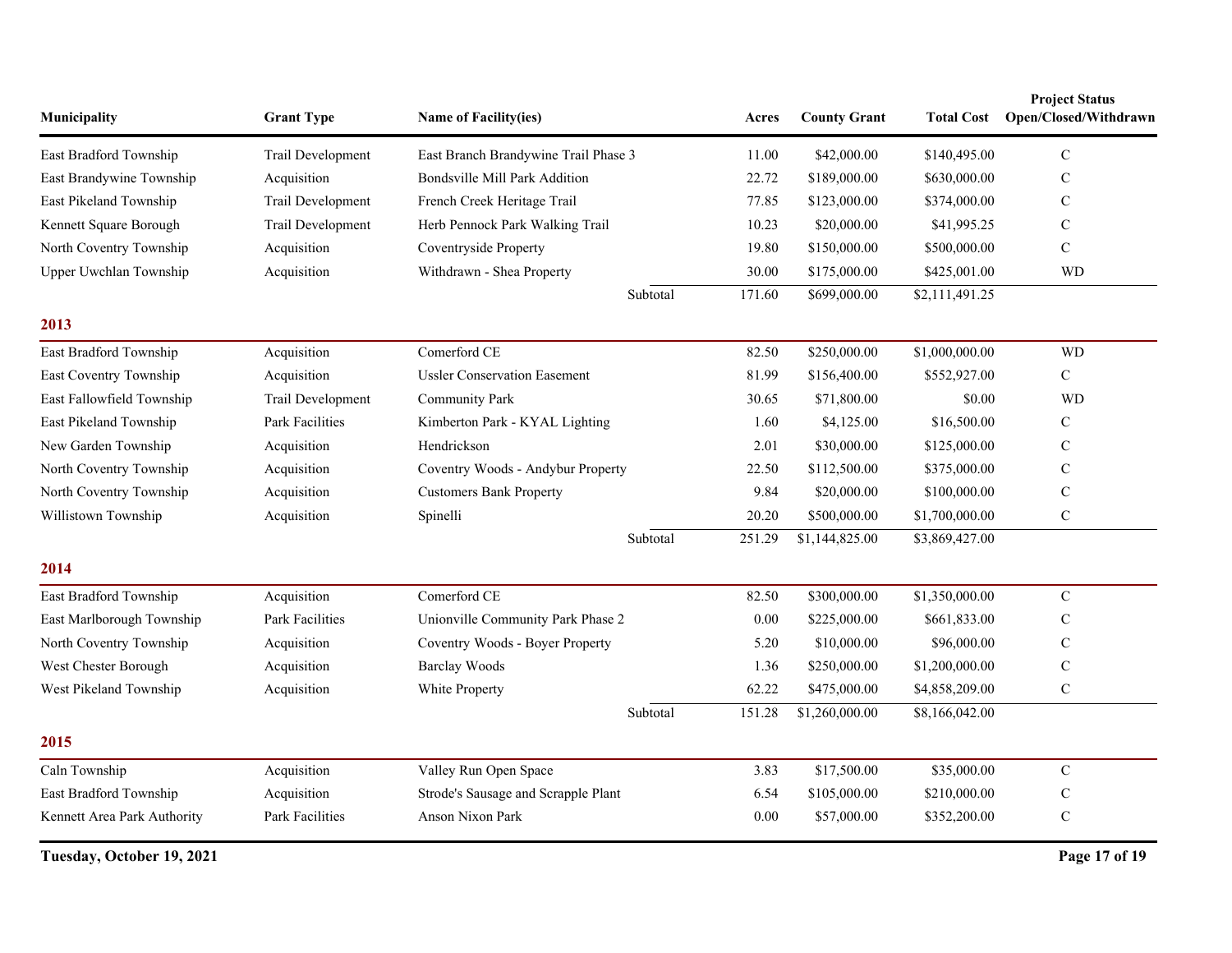| Municipality              | <b>Grant Type</b>      | Name of Facility(ies)                          | Acres    | <b>County Grant</b> | <b>Total Cost</b> | <b>Project Status</b><br>Open/Closed/Withdrawn |
|---------------------------|------------------------|------------------------------------------------|----------|---------------------|-------------------|------------------------------------------------|
| New London Township       | Park Facilities        | New London Village Park                        | 8.90     | \$100,000.00        | \$500,400.00      | ${\bf C}$                                      |
| North Coventry Township   | Acquisition            | Reed Property                                  | 1.70     | \$70,000.00         | \$175,000.00      | $\mathbf C$                                    |
| Phoenixville Borough      | <b>Park Facilities</b> | Friendship Field                               | 5.00     | \$65,315.00         | \$261,260.00      | <b>WD</b>                                      |
| West Pikeland Township    | <b>Park Facilities</b> | Walnut Lane Park (White Property)              | 0.00     | \$250,000.00        | \$1,829,849.00    | $\mathbf C$                                    |
|                           |                        | Subtotal                                       | 25.97    | \$664,815.00        | \$3,363,709.00    |                                                |
| 2016                      |                        |                                                |          |                     |                   |                                                |
| East Goshen Township      | Trail Development      | Paoli Pike Trail, Segments F and G             | 0.00     | \$150,000.00        | \$447,000.00      | $\mathbf C$                                    |
| Kennett Township          | Acquisition            | Barkingfield Farm Community Park               | 44.66    | \$200,000.00        | \$782,000.00      | $\mathbf C$                                    |
| New Garden Township       | Acquisition            | St. Anthony in the Hills                       | 105.07   | \$200,000.00        | \$1,303,400.00    | $\mathsf{C}$                                   |
| Penn Township             | Acquisition            | Penn Township Sports Park                      | 43.07    | \$400,000.00        | \$1,303,571.00    | $\mathbf C$                                    |
| Schuylkill Township       | Acquisition            | Freedoms Foundation Conservation Easement      | 41.63    | \$800,000.00        | \$2,215,000.00    | ${\bf C}$                                      |
|                           |                        | Subtotal                                       | 234.43   | \$1,750,000.00      | \$6,050,971.00    |                                                |
| 2017                      |                        |                                                |          |                     |                   |                                                |
| North Coventry Township   | Acquisition            | Shenkel Road Park                              | 13.90    | \$70,000.00         | \$250,000.00      | ${\bf C}$                                      |
|                           |                        | Subtotal                                       | 13.90    | \$70,000.00         | \$250,000.00      |                                                |
| 2018                      |                        |                                                |          |                     |                   |                                                |
| City of Coatesville       | Park Facilities        | Palmer Park                                    | 0.00     | \$62,720.00         | \$271,499.00      | ${\bf C}$                                      |
| East Bradford Township    | Acquisition            | <b>Strode Property</b>                         | 7.75     | \$65,000.00         | \$245,000.00      | $\mathbf C$                                    |
| Kennett Township          | Acquisition            | Lord Howe Property                             | 63.84    | \$258,275.00        | \$574,200.00      | $\mathbf C$                                    |
| New Garden Township       | Park Facilities        | Township Park                                  | $0.00\,$ | \$225,000.00        | \$708,950.00      | $\mathsf{C}$                                   |
| Phoenixville Borough      | Park Facilities        | Reeves Park                                    | 0.00     | \$79,410.00         | \$317,640.00      | $\mathbf C$                                    |
| Schuylkill Township       | Park Facilities        | Valley Park                                    | 0.00     | \$100,000.00        | \$444,962.65      | $\mathbf C$                                    |
| West Pikeland Township    | Park Facilities        | Pine Creek Park                                | $0.00\,$ | \$74,746.00         | \$149,493.00      | $\mathbf C$                                    |
|                           |                        | Subtotal                                       | 71.59    | \$865,151.00        | \$2,711,744.65    |                                                |
| 2019                      |                        |                                                |          |                     |                   |                                                |
| East Brandywine Township  | Park Facilities        | Bondsville Mill Park                           | 25.10    | \$190,126.00        | \$452,271.00      | $\mathbf{O}$                                   |
| East Pikeland Township    | Acquisition            | Crouse Property (Hidden River Park + Preserve) | 115.30   | \$1,210,500.00      | \$4,035,000.00    | $\mathbf C$                                    |
| East Vincent Township     | Park Facilities        | Independence Park                              | 96.50    | \$250,000.00        | \$697,418.00      | $\Omega$                                       |
| Tuesday, October 19, 2021 |                        |                                                |          |                     |                   | Page 18 of 19                                  |